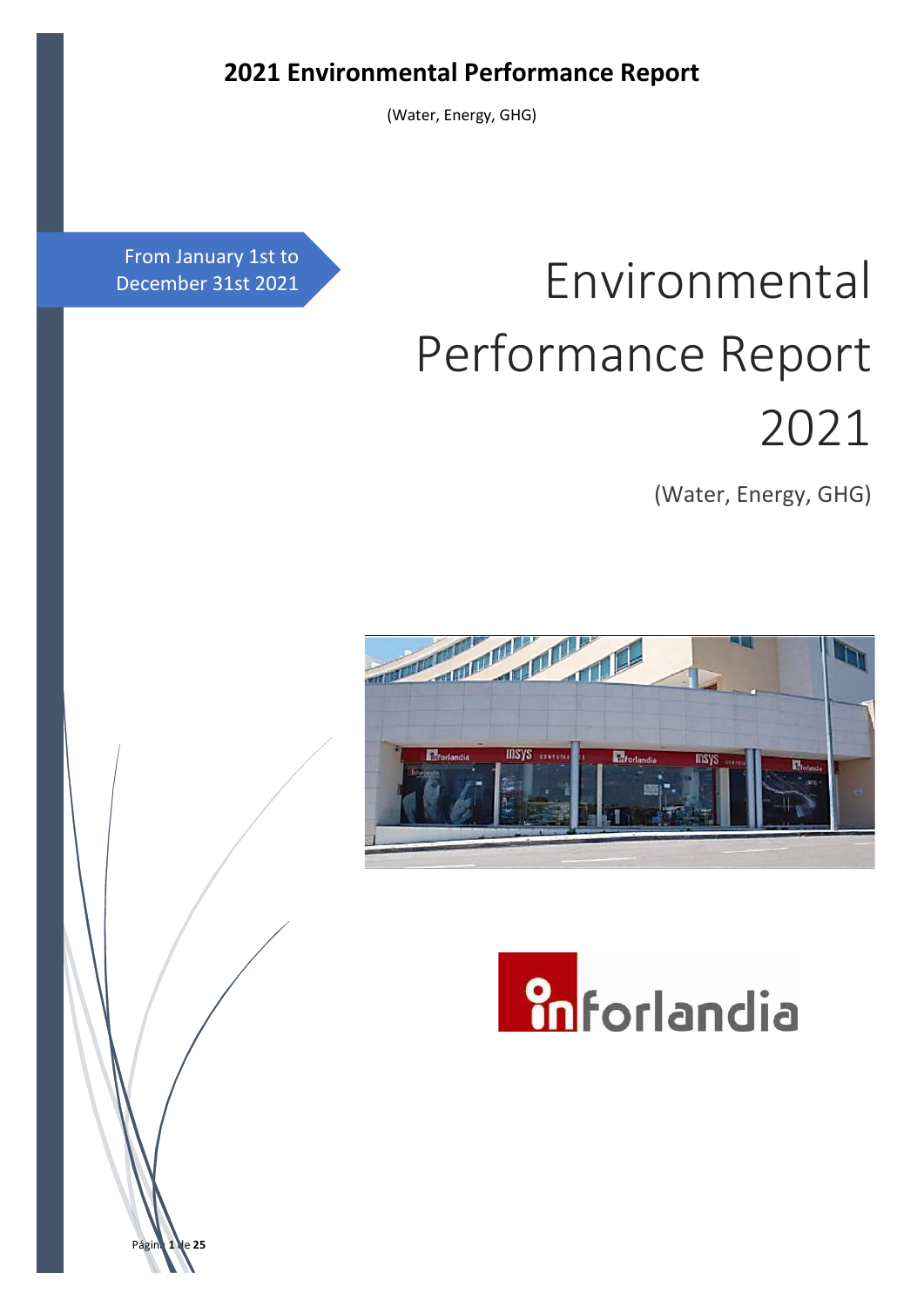(Water, Energy, GHG)

#### <span id="page-1-0"></span>1.Content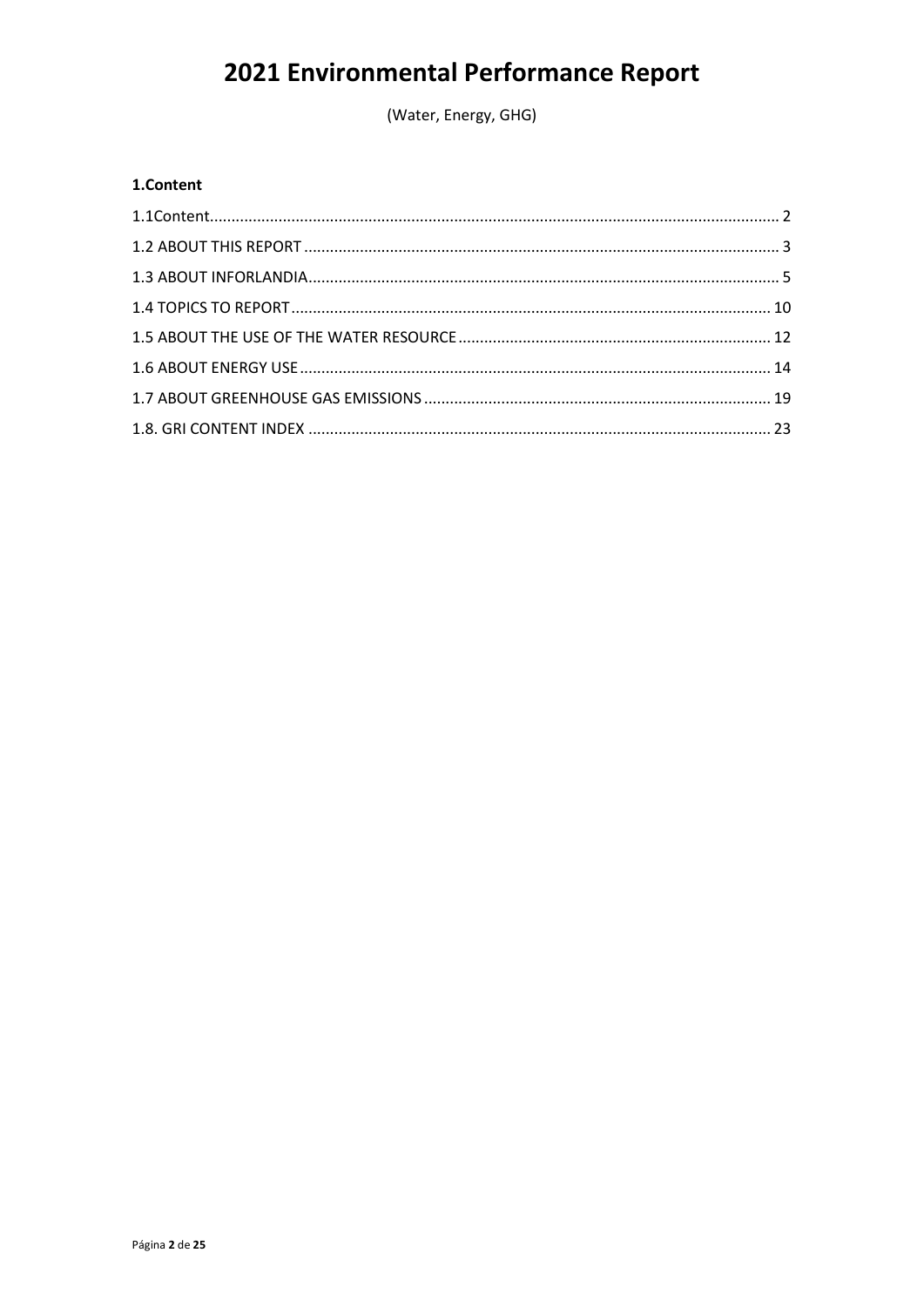(Water, Energy, GHG)

#### <span id="page-2-0"></span>**1.2 ABOUT THIS REPORT**

The following report, named **2021 Environmental Performance Report (water, energy, GHG),** ahead designated as **Environmental Performance Report**, was elaborated with the intention of Inforlandia to inform the Concerned Parties (stakeholders) and the society in general about their activities and the strategy concerning its performance considering the concept of Sustainable Development, in matters related to water, energy and greenhouse gas emissions (GHG). In this report, it is reflected on the company's view and main activities, as well as the impacts associated with water consume, use of energy and emissions.

Understood as a communication tool for Inforlandia's corporate activity and with some of its commitments related to Sustainable Development, this report complements existing company resources, namely the Quality and Environment Manual (associated with the Integrated Quality and Environmental Management System). which demonstrates INFORLANDIA's commitment to develop and continuously improve its performance in terms of Quality and Environment, that involves the whole company, and its relevant stakeholders.

The 2021 Environmental Performance Report was elaborated accordingly to the principles, requirements and guidelines of Global Reporting Initiative (GRI), according to the most recent version. Published in 2021, the GRI benckmarks will substitute the previous version, valid until December 31st, 2022. Given that this is the first Environmental Performance Report, and having in mind the objective of maintaining corporate communication on an **anual basis**, it was decided to accept and produce this first report already aligned with the structure of GRI benchmarks.

Although INFORLANDIA has posted on its website a first approach to what would be the Environmental Performance Report, on November 19th, 2020**, this report constitutes the first version of that Report with reference to the GRI benchmarks**.

In the past, INFORLANDIA issued a 1st Sustainability Report in the ''Core'' option of the GRI benchmarks then in force, and which focused on the year 2016. This practice was not continued the following years, and INFORLANDIA is currently preparing to resume this reporting at planned intervals. At the end of this document is presented the ''GRI CONTENTS INDEX'' which serves as a reading guide for this report.

This report intends to provide a balanced description of INFORLANDIA's

environmental performance regarding water, energy and greenhouse gas emissions. The preparation of this report was based on the Reporting



Principles invocated by the GRI benchmarks, namely for Standard GRI 1: Foundation 2021: in one hand, the key concepts for the unambiguous identification of relevant concepts to report (Impact, Material Topics, Due Diligence, Stakeholder) and on the other hand, the principals that ensure the quality of this reporting (Accuracy, Balance, Clarity, Comparability, Completeness, Sustainability Context, Timeless and Verifiability).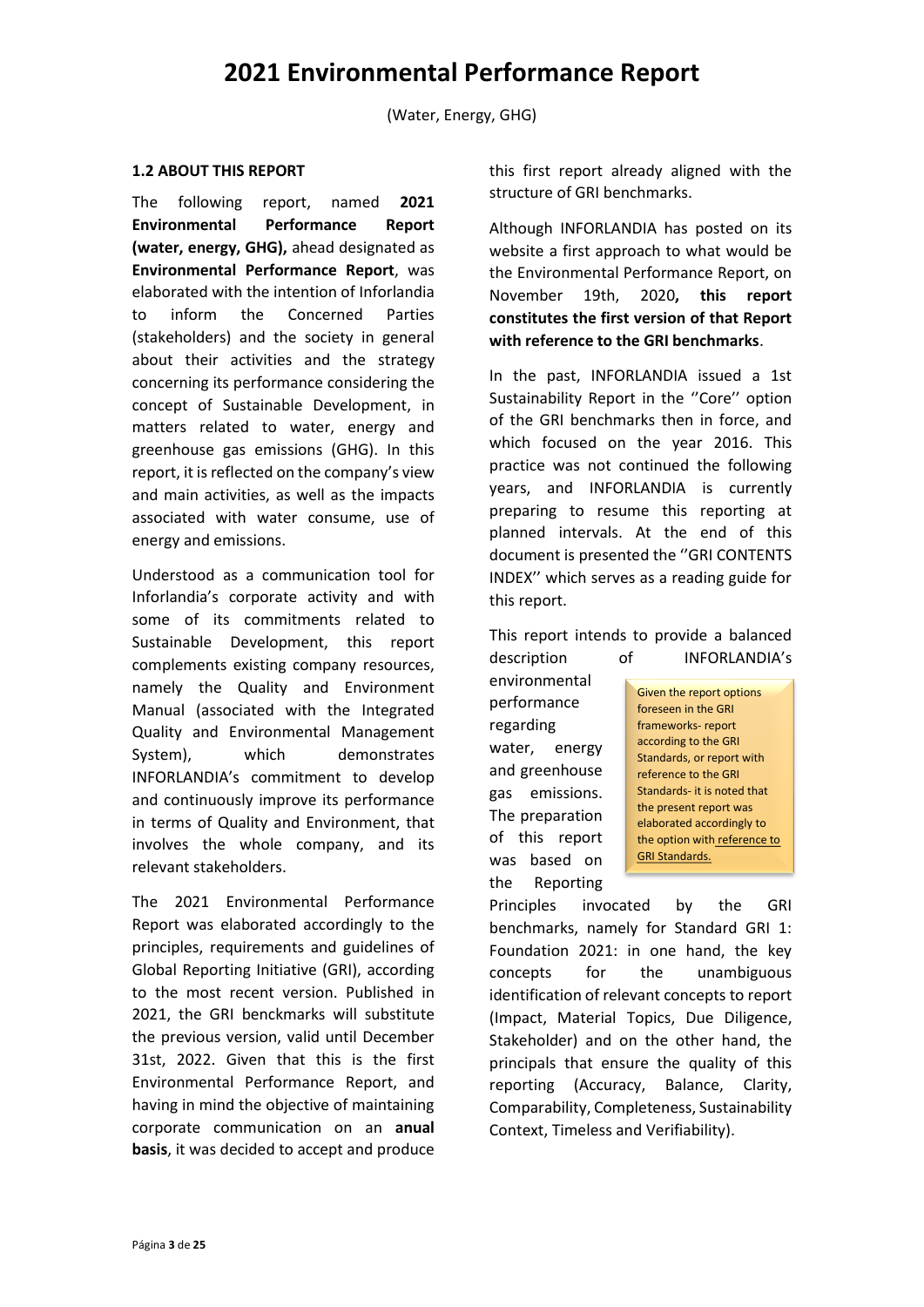(Water, Energy, GHG)

From the standpoint of thematic scope and time scope, the report focuses on INFORLANDIA's performance regarding the period of time of the activity between the **1st of January and the 31st of December 2021** including the reference to the two previous years (2020 and 2019). In this report it is included global information about INFORLANDIA, considering the facilities in Aveiro and Lisbon.

Any additional information, clarification, or explanation about this report it is ensured through the following contact:

**Quality and environment management:** Engª Lurdes Viegas lurdes.viega[s@inforlandia.pt](mailto:suporte@inforlandia.pt)

Telephone: +351 234 340 800

This report reflects the activity developed in the whole INFORLANDIA, including the facilities in Aveiro and Lisbon where the following activities are developed: **Installation, Commercialization and Technical Products and Equipment's' technical assistance.**

This report has been subjected to validation of its content and the data sources that originated the reported values, by an Independent External Entity.

The link to this validation is available at:

<http://iland.pt/bvcheck>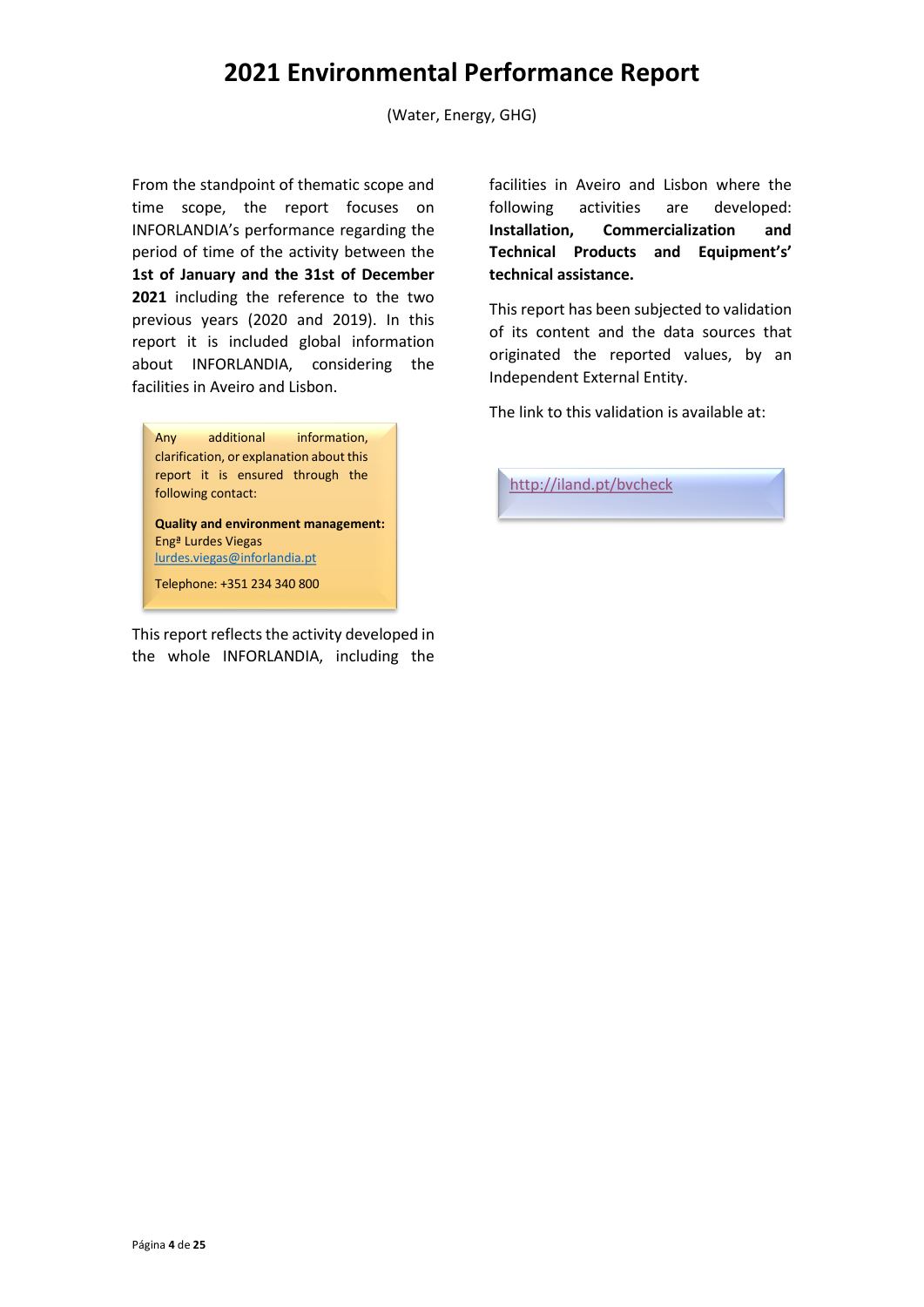(Water, Energy, GHG)

#### <span id="page-4-0"></span>**1.3 ABOUT INFORLANDIA**

**INFORLANDIA S.A** is a technology-based Portuguese company that focuses its activity on the development, production, distribution, and marketing of ICT (Information and Communication Technologies) solutions, namely computers and other mobile computing/consumer electronics' equipment.

Founded in the city of Aveiro, in 1990, INFORLANDIA quickly emerged in the reduced board of national



agents that then stood out for launching the first national brands of computer equipment – offering robust and economically competitive solutions in a market at the time dominated by the ICT solutions of the world's biggest brands.

After more than 30 years, keeping up and continuously adapting to the profound transformation that characterized the worldwide ICT industry ecosystem, INFORLANDIA maintains the mission and values underlying its foundation.

Its demonstrated capacity for resilient business, sustained by a strategic reading of the dynamic ICT ecosystem; in a competent economic and strong capital of knowledge, experience, and innovative capacity, ensure that today INFORLANDIA has a leading position in the national market and a successful record of several internationalization operations.

Founded with the legal nature of ''Limited Company'' and an initial share capital of 400.000 Portuguese escudos (about 2 thousand euros), the growing achieved during the last two decades, determined successive increases in its share capital, having on December 31st, 2021, increased its capital stock to 12.5 million euros. In 2015 the company changed its initial legal nature to ''Joint-stock Company''

> materializing its Share Capital in 4 million shares with a nominal value of 1 Euro. Its Board of Directors is consisting of

a president and two members.

INFORLANDIA is part of the VAGA SGPS, a group that brings together a diversified set

of business and corporate initiatives, including the largest European manufacturer of microwave ovens.

VAGA Group employs more

Inforlandia has a robust financial structure, with registered capital of 5M (≈\$7 million) and a low debt-to-assets ratio. It has 100 employees, 20% with university degrees, and has exceeded annual sales of 65M (≈\$90million) It is part of a large industrial group (VAGA) that achieves combined sales of over 200M (≈\$300 million) per year (> 1000 employees).

than 1000 people and has a combined sales volume of over 200million euros/year.

INFORLANDIA develops activity in two different places:

In Aveiro, in Rua Santa Rita n. º 85, Vilar and in Lisbon, in Avenida do Brasil, n. º 194 A.

Celebrating 30 years, Inforlandia presents itself with a deep knowledge and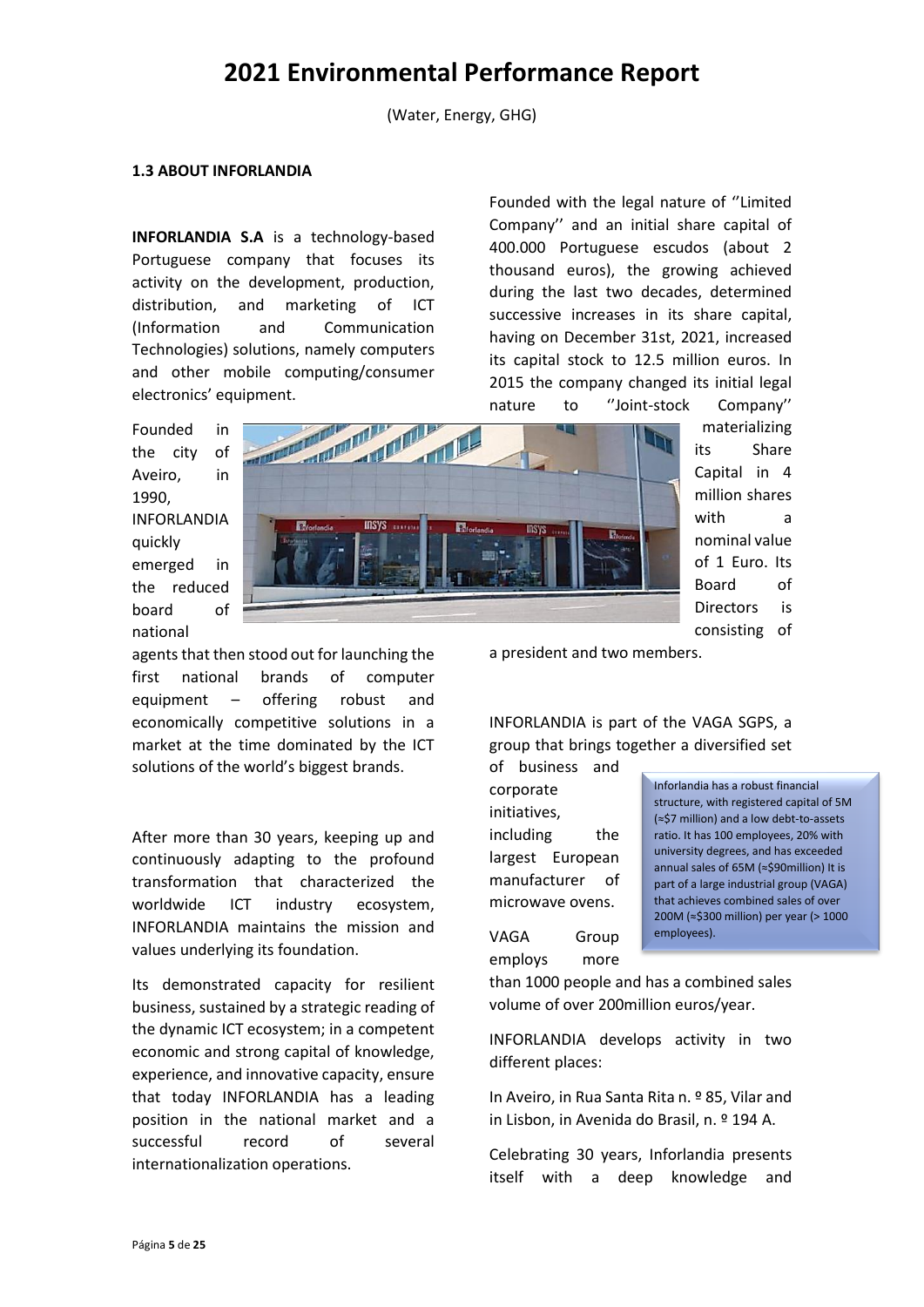(Water, Energy, GHG)

experience in the technological sector, at local and international level, with successes that speak for themselves. Today it is the largest manufacturer of computer equipment in Portugal, with an offer adjusted and developed to the needs of customers and with a strong weight in exports. The ambition that dictated its path

continues to outline its growth and consolidation strategies. With the aim of making technology increasingly accessible,

Quality certified ISO9001, environmental certification ISO14001, energetic certification Energy Star and EPEAT Gold. Inforlandia is specialized in the production of customized series using internally developed and patented production technologies.

both for Education and for the business and public sectors, it has been developing production methods and strategies that ensure unmatched flexibility and high levels of quality, with the utmost efficiency. The commitment to quality has been rewarded with certifications at the highest level, and Inforlandia's objective is to continue to be one of the national companies with the highest number of product, process and business-level certifications.

Quality certified ISO9001, environmental certification ISO14001, energetic certification Energy Star and EPEAT Gold. Inforlandia is specialized in the production of customized series using internally developed and patented production technologies.

Since 1990, Inforlandia has developed, designed, manufactured and custom tailored personal computers, servers, tablets, smartphones and other consumer electronics, under its brands (INSYS, Matrixx), on an EMS/ODM basis for large worldwide clients under Private Label brands. Market leader in several segments, namely, being the largest manufacturer in South Europe of mainstream notebook computers and smart phones.

Inforlandia R&D patented several innovative solutions, currently embedded in several of its products, namely the "CUCo security", an anti-theft and contract compliance technology for remote hardware device lockdown and "EduPro" devices for teachers, education and schools.

The main milestones of INFORLANDIA are described in the following table: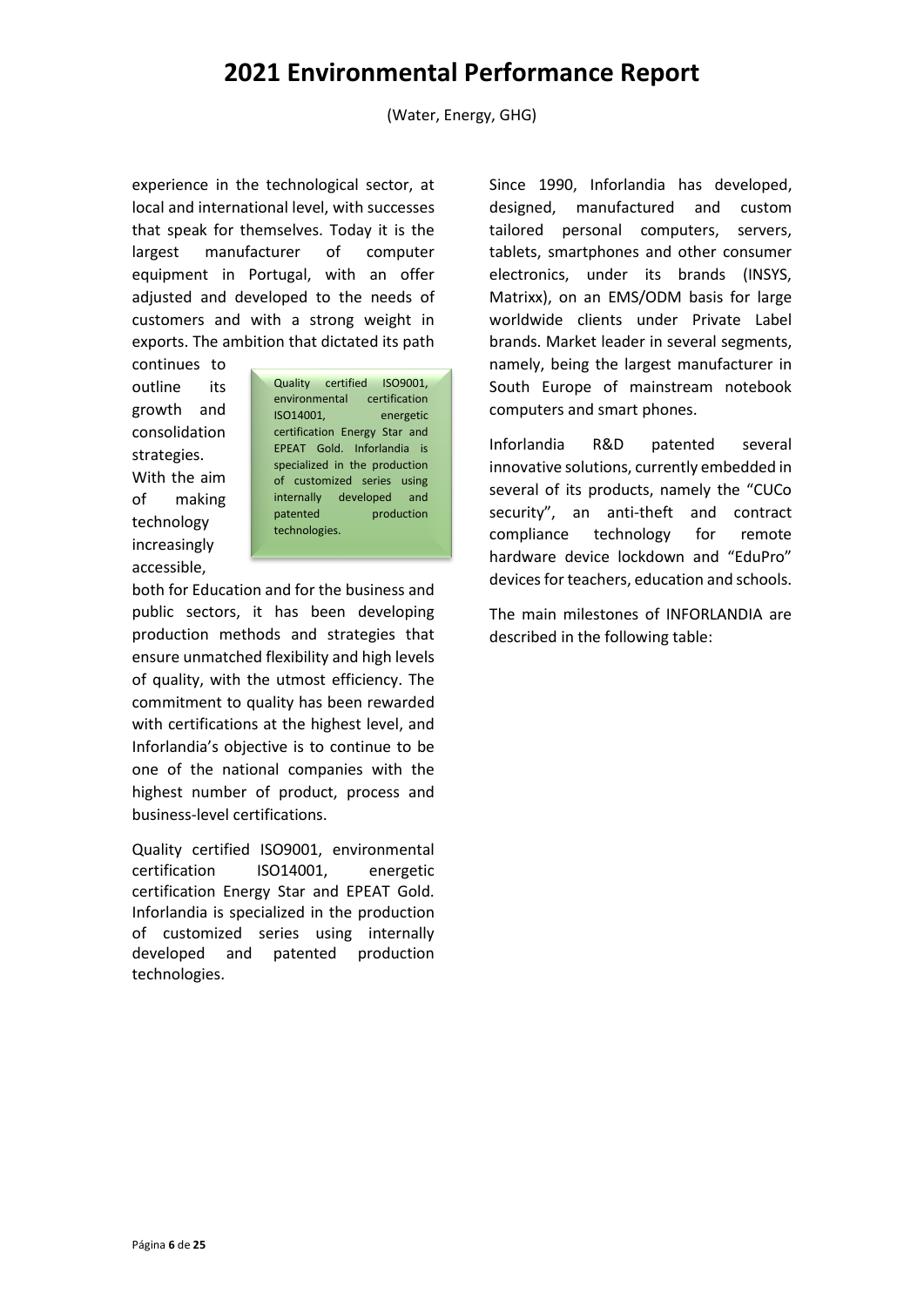(Water, Energy, GHG)

|         |                        | <b>Main Milestones in the histrory of Inforlandia</b>                                                                                                                                                                                                                         |
|---------|------------------------|-------------------------------------------------------------------------------------------------------------------------------------------------------------------------------------------------------------------------------------------------------------------------------|
| 1990    | ٠<br>$\bullet$         | Foundation and beginning of comercial acitvity in Aveiro and its area of influence.<br>Commercialization of personnal computers and equipment accessories.<br>Focus on exclusive distribution of competitive brands (quality vs. acquisition cost), namely                    |
|         |                        | Goldstar.                                                                                                                                                                                                                                                                     |
| 1992/93 | $\bullet$              | Change of facilities (aiming for increased area, greater centrality and improved image).                                                                                                                                                                                      |
|         |                        | Launch of our own brand of computers, IN-Systems, later renamed INSYS,                                                                                                                                                                                                        |
|         | $\bullet$              | which was to have an excellent acceptance by the market (very competitive price-quality ratio) and<br>opened the doors to the company's positioning throughout the national market.                                                                                           |
|         | $\bullet$              | It also started the development of ICT solutions for companies and the provision of technical<br>support services to companies.                                                                                                                                               |
| 1994    | $\bullet$              | Extends headquarters facilities and opens a second commercial area in the city of Aveiro.                                                                                                                                                                                     |
|         | $\bullet$              | Starts this year the complementary activity of computer distribution, making the resale of                                                                                                                                                                                    |
|         |                        | hardware of brands from Europe, United States and Asia, leaders in their market segments which<br>it now represents exclusively, namely: Trust (Holland), NEC (Japan), Chaintech (Taiwan), Proview<br>(Taiwan), Keytronic (USA), JVC (Japan), FIC (Taiwan), CodeGen (Taiwan). |
| 1996/97 | $\bullet$              | Opening of new stores in the metropolitan areas of Lisbon and Porto starts the expansion of                                                                                                                                                                                   |
|         |                        | physical presence to the entire national territory.                                                                                                                                                                                                                           |
|         | $\bullet$              | Creation of a spin-off company specialized in the development of software solutions for industrial<br>Soft.i9 (http://www.softi9.pt).                                                                                                                                         |
| 1998    | $\bullet$              | New move of the main facilities in order to sustain the verified growth and associated logistical<br>needs. New space with 1500m2.                                                                                                                                            |
| 1999    | $\bullet$              | Creation of a franchising network that in the following years will reinforce the expansion of physical                                                                                                                                                                        |
|         |                        | presence in the national territory. This strategy would reach its peak in 2005 - the year in which<br>the store network (own year in which the store network (own and franchised) reached 25 stores,                                                                          |
|         |                        | thus positioning itself as one of the largest computer one of the largest computer retail store                                                                                                                                                                               |
|         |                        | networks in Portugal.                                                                                                                                                                                                                                                         |
| 2000    | $\bullet$<br>$\bullet$ | Distinguished by the specialty magazine 'PC Guia' as the Best Customer Service award.<br>Entry into the ranking of the 50 main national computer companies.                                                                                                                   |
|         | $\bullet$              | In addition to its own brand INSYS starts production, as a subcontractor, for other existing brands<br>in the national market.                                                                                                                                                |
| 2001    | $\bullet$              | 'Semana Informática' magazine positions INFORLANDIA as the 10th largest national distributor.                                                                                                                                                                                 |
| 2003    | $\bullet$              | Implements and certifies the Quality Management System according to ISO 9001.                                                                                                                                                                                                 |
| 2006    | $\bullet$              | Development of our own production process, with individual quality control of each unit produced                                                                                                                                                                              |
|         |                        | unit produced and resources for facilitated replacement of source definitions.                                                                                                                                                                                                |
| 2007    | $\bullet$              | Move to the current facilities, with the creation of new assembly lines and expansion of production<br>capacity.                                                                                                                                                              |
|         |                        | Named as 'HP Preferred Partner'.                                                                                                                                                                                                                                              |
|         |                        | Development of web platforms to support the Program "One computer per child" / Project e-                                                                                                                                                                                     |
|         |                        | Schools.                                                                                                                                                                                                                                                                      |
| 2008    |                        | Participates in the program to facilitate the acquisition of ICT solutions by the school community -                                                                                                                                                                          |
|         |                        | 'e-Schools', namely laptops, in which INSYS is the only national brand to the offer available (along<br>with models from international brands HP, Toshiba, Asus, Acer, Fujitsu, Siemens).                                                                                     |
|         | $\bullet$              | 3rd place in the national ranking of notebooks, only behind Toshiba and HP.                                                                                                                                                                                                   |
|         |                        | Distinction 'Microsoft Excellence in Leadership'.                                                                                                                                                                                                                             |
|         | $\bullet$              | Launch of the first laptop aimed at the Consumer Market with internal 3G modem.                                                                                                                                                                                               |
| 2009    | $\bullet$              | Designation as 'Microsoft Gold Certified Partner' (renewed until 2011).                                                                                                                                                                                                       |
|         | $\bullet$              | Production of more than 100 thousand units of laptops with Linux operating system (Open Source)                                                                                                                                                                               |
|         |                        | operating system, becoming a European case study.                                                                                                                                                                                                                             |
| 2010    | $\bullet$              | Nominations: 'Clevo Excellent Partner', 'Toshiba Award of Appreciation for Business Commitment<br>and Dedication', 'Intel Channel Innovation Awards' and 'Intel Channel Partner Premier                                                                                       |
|         | $\bullet$              |                                                                                                                                                                                                                                                                               |
|         |                        | Launch of the Brand Art Concept - world's first equipment customization program with the<br>customer's corporate image during production.                                                                                                                                     |
| 2011    | $\bullet$              | Named 'Intel Technology Provider Platinum.                                                                                                                                                                                                                                    |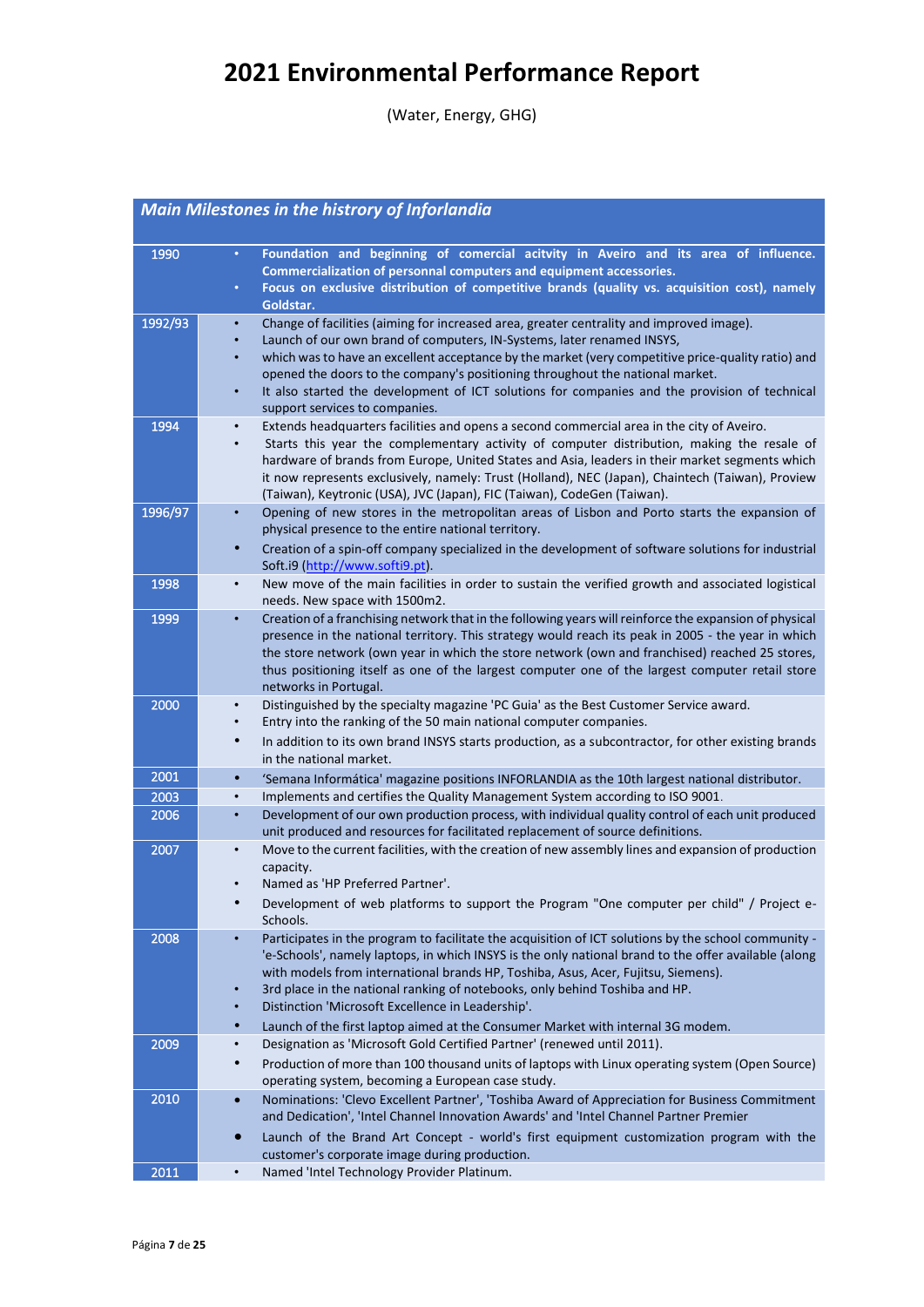(Water, Energy, GHG)

| Senior Universities Network.<br>Manufacturer and supplier of the Technological Plan for Education in Cape Verde - "Gota d'Água",<br>$\bullet$<br>supplying all laptops and desktops to students and schools.<br>2012<br>Implements and certifies the Environmental Management System according to ISO 14001.<br>$\bullet$<br>2013<br>Attribution of the 'PME Líder' stamp by IAPMEI - Agency for Competitiveness and Innovation,<br>$\bullet$<br>renewed annually since then.<br>Development of the anti-theft security technology "CUCo", for equipment with UEFI x86<br>$\bullet$<br>architecture (patent pending).<br>Development of the first INSYS wearable devices, namely Watch Dual GSM.<br>$\bullet$<br>Manufacture of 2500 servers under EMS (electronics manufacturing service) contract for a large<br>$\bullet$<br>multinational company.<br>$\bullet$<br>OEM (original equipment manufacturer) for the Technological Plan for Education of Mozambique.<br>Launch of the first smartphone (Android) specified for the needs of Senior Citizens.<br>2014<br>$\bullet$<br>Manufacture of 1 million cell phones in "Private Label" mode for African operator.<br>$\bullet$<br>Manufacture of 250,000 smartphones in "Private Label" mode for European operator.<br>$\bullet$<br>2015<br>Development and launch of the first laptop specifically designed for teachers, with<br>$\bullet$<br>'router+hotspot' and internal 'virtual server'.<br>$\bullet$<br>Development and launch of interactive Classroom Board with bi-directional wireless connection<br>with the teacher's laptop. |
|---------------------------------------------------------------------------------------------------------------------------------------------------------------------------------------------------------------------------------------------------------------------------------------------------------------------------------------------------------------------------------------------------------------------------------------------------------------------------------------------------------------------------------------------------------------------------------------------------------------------------------------------------------------------------------------------------------------------------------------------------------------------------------------------------------------------------------------------------------------------------------------------------------------------------------------------------------------------------------------------------------------------------------------------------------------------------------------------------------------------------------------------------------------------------------------------------------------------------------------------------------------------------------------------------------------------------------------------------------------------------------------------------------------------------------------------------------------------------------------------------------------------------------------------------------------------------------------------------|
|                                                                                                                                                                                                                                                                                                                                                                                                                                                                                                                                                                                                                                                                                                                                                                                                                                                                                                                                                                                                                                                                                                                                                                                                                                                                                                                                                                                                                                                                                                                                                                                                   |
|                                                                                                                                                                                                                                                                                                                                                                                                                                                                                                                                                                                                                                                                                                                                                                                                                                                                                                                                                                                                                                                                                                                                                                                                                                                                                                                                                                                                                                                                                                                                                                                                   |
|                                                                                                                                                                                                                                                                                                                                                                                                                                                                                                                                                                                                                                                                                                                                                                                                                                                                                                                                                                                                                                                                                                                                                                                                                                                                                                                                                                                                                                                                                                                                                                                                   |
|                                                                                                                                                                                                                                                                                                                                                                                                                                                                                                                                                                                                                                                                                                                                                                                                                                                                                                                                                                                                                                                                                                                                                                                                                                                                                                                                                                                                                                                                                                                                                                                                   |
|                                                                                                                                                                                                                                                                                                                                                                                                                                                                                                                                                                                                                                                                                                                                                                                                                                                                                                                                                                                                                                                                                                                                                                                                                                                                                                                                                                                                                                                                                                                                                                                                   |
|                                                                                                                                                                                                                                                                                                                                                                                                                                                                                                                                                                                                                                                                                                                                                                                                                                                                                                                                                                                                                                                                                                                                                                                                                                                                                                                                                                                                                                                                                                                                                                                                   |
|                                                                                                                                                                                                                                                                                                                                                                                                                                                                                                                                                                                                                                                                                                                                                                                                                                                                                                                                                                                                                                                                                                                                                                                                                                                                                                                                                                                                                                                                                                                                                                                                   |
|                                                                                                                                                                                                                                                                                                                                                                                                                                                                                                                                                                                                                                                                                                                                                                                                                                                                                                                                                                                                                                                                                                                                                                                                                                                                                                                                                                                                                                                                                                                                                                                                   |
|                                                                                                                                                                                                                                                                                                                                                                                                                                                                                                                                                                                                                                                                                                                                                                                                                                                                                                                                                                                                                                                                                                                                                                                                                                                                                                                                                                                                                                                                                                                                                                                                   |
|                                                                                                                                                                                                                                                                                                                                                                                                                                                                                                                                                                                                                                                                                                                                                                                                                                                                                                                                                                                                                                                                                                                                                                                                                                                                                                                                                                                                                                                                                                                                                                                                   |
|                                                                                                                                                                                                                                                                                                                                                                                                                                                                                                                                                                                                                                                                                                                                                                                                                                                                                                                                                                                                                                                                                                                                                                                                                                                                                                                                                                                                                                                                                                                                                                                                   |
|                                                                                                                                                                                                                                                                                                                                                                                                                                                                                                                                                                                                                                                                                                                                                                                                                                                                                                                                                                                                                                                                                                                                                                                                                                                                                                                                                                                                                                                                                                                                                                                                   |
|                                                                                                                                                                                                                                                                                                                                                                                                                                                                                                                                                                                                                                                                                                                                                                                                                                                                                                                                                                                                                                                                                                                                                                                                                                                                                                                                                                                                                                                                                                                                                                                                   |
|                                                                                                                                                                                                                                                                                                                                                                                                                                                                                                                                                                                                                                                                                                                                                                                                                                                                                                                                                                                                                                                                                                                                                                                                                                                                                                                                                                                                                                                                                                                                                                                                   |
|                                                                                                                                                                                                                                                                                                                                                                                                                                                                                                                                                                                                                                                                                                                                                                                                                                                                                                                                                                                                                                                                                                                                                                                                                                                                                                                                                                                                                                                                                                                                                                                                   |
|                                                                                                                                                                                                                                                                                                                                                                                                                                                                                                                                                                                                                                                                                                                                                                                                                                                                                                                                                                                                                                                                                                                                                                                                                                                                                                                                                                                                                                                                                                                                                                                                   |
| 2016<br>Development and Launch of the first laptop with internal LTE/4G module, for the FMCG segment.<br>$\bullet$                                                                                                                                                                                                                                                                                                                                                                                                                                                                                                                                                                                                                                                                                                                                                                                                                                                                                                                                                                                                                                                                                                                                                                                                                                                                                                                                                                                                                                                                                |
| First keyboards with SmartCard reader and in-house production of the key layout by laser<br>$\bullet$                                                                                                                                                                                                                                                                                                                                                                                                                                                                                                                                                                                                                                                                                                                                                                                                                                                                                                                                                                                                                                                                                                                                                                                                                                                                                                                                                                                                                                                                                             |
| engraving (great responsiveness to large and small volume keyboard orders in more than 20                                                                                                                                                                                                                                                                                                                                                                                                                                                                                                                                                                                                                                                                                                                                                                                                                                                                                                                                                                                                                                                                                                                                                                                                                                                                                                                                                                                                                                                                                                         |
| European languages).                                                                                                                                                                                                                                                                                                                                                                                                                                                                                                                                                                                                                                                                                                                                                                                                                                                                                                                                                                                                                                                                                                                                                                                                                                                                                                                                                                                                                                                                                                                                                                              |
| 2017<br>First national manufacturer to obtain EPEAT certification.<br>$\bullet$                                                                                                                                                                                                                                                                                                                                                                                                                                                                                                                                                                                                                                                                                                                                                                                                                                                                                                                                                                                                                                                                                                                                                                                                                                                                                                                                                                                                                                                                                                                   |
| 2018<br>Raises the level of EPEAT certification to Gold, as a result of the commitment it has always made<br>$\bullet$                                                                                                                                                                                                                                                                                                                                                                                                                                                                                                                                                                                                                                                                                                                                                                                                                                                                                                                                                                                                                                                                                                                                                                                                                                                                                                                                                                                                                                                                            |
| to quality and respective certification.<br>2019<br>It is the only national manufacturer to obtain Microsoft "Designed for Windows" certifications.<br>$\bullet$                                                                                                                                                                                                                                                                                                                                                                                                                                                                                                                                                                                                                                                                                                                                                                                                                                                                                                                                                                                                                                                                                                                                                                                                                                                                                                                                                                                                                                  |
| Implements Sophos security solutions in Oliveira do Bairro Municipality.<br>$\bullet$                                                                                                                                                                                                                                                                                                                                                                                                                                                                                                                                                                                                                                                                                                                                                                                                                                                                                                                                                                                                                                                                                                                                                                                                                                                                                                                                                                                                                                                                                                             |
| Obtains TCO and Energy Star certifications.                                                                                                                                                                                                                                                                                                                                                                                                                                                                                                                                                                                                                                                                                                                                                                                                                                                                                                                                                                                                                                                                                                                                                                                                                                                                                                                                                                                                                                                                                                                                                       |
| Renews ISO 14001:2015 and ISO 9001:2015 certification.<br>$\bullet$                                                                                                                                                                                                                                                                                                                                                                                                                                                                                                                                                                                                                                                                                                                                                                                                                                                                                                                                                                                                                                                                                                                                                                                                                                                                                                                                                                                                                                                                                                                               |
| 2020<br>Inforlandia wins the bid to supply several lots of laptops to the state under the government's<br>$\bullet$                                                                                                                                                                                                                                                                                                                                                                                                                                                                                                                                                                                                                                                                                                                                                                                                                                                                                                                                                                                                                                                                                                                                                                                                                                                                                                                                                                                                                                                                               |
| government's "Digital School" program, becoming one of the largest suppliers selected to this                                                                                                                                                                                                                                                                                                                                                                                                                                                                                                                                                                                                                                                                                                                                                                                                                                                                                                                                                                                                                                                                                                                                                                                                                                                                                                                                                                                                                                                                                                     |
| project.                                                                                                                                                                                                                                                                                                                                                                                                                                                                                                                                                                                                                                                                                                                                                                                                                                                                                                                                                                                                                                                                                                                                                                                                                                                                                                                                                                                                                                                                                                                                                                                          |
| Supply of desktops to all portuguese prison facilities.<br>$\bullet$                                                                                                                                                                                                                                                                                                                                                                                                                                                                                                                                                                                                                                                                                                                                                                                                                                                                                                                                                                                                                                                                                                                                                                                                                                                                                                                                                                                                                                                                                                                              |
| 2021<br>Inforlandia wins the second phase of the bidding to supply several lots of laptops to the State in<br>$\bullet$                                                                                                                                                                                                                                                                                                                                                                                                                                                                                                                                                                                                                                                                                                                                                                                                                                                                                                                                                                                                                                                                                                                                                                                                                                                                                                                                                                                                                                                                           |
| the scope of the "Escola Digital" program of the Government, becoming one of the largest suppliers<br>selected for this project.                                                                                                                                                                                                                                                                                                                                                                                                                                                                                                                                                                                                                                                                                                                                                                                                                                                                                                                                                                                                                                                                                                                                                                                                                                                                                                                                                                                                                                                                  |
| Inforlandia was awarded "Best Company in the Market in the Technology, Media and<br>$\bullet$                                                                                                                                                                                                                                                                                                                                                                                                                                                                                                                                                                                                                                                                                                                                                                                                                                                                                                                                                                                                                                                                                                                                                                                                                                                                                                                                                                                                                                                                                                     |
| Telecommunications" in the 2021 edition of the Biggest and Best Company Award from "Exame"                                                                                                                                                                                                                                                                                                                                                                                                                                                                                                                                                                                                                                                                                                                                                                                                                                                                                                                                                                                                                                                                                                                                                                                                                                                                                                                                                                                                                                                                                                        |
| magazine. This was the 32nd edition of this initiative that has long been a reference in economic                                                                                                                                                                                                                                                                                                                                                                                                                                                                                                                                                                                                                                                                                                                                                                                                                                                                                                                                                                                                                                                                                                                                                                                                                                                                                                                                                                                                                                                                                                 |
| analysis in Portugal. It is with proud that Inforlandia receives recognition for a journey of more                                                                                                                                                                                                                                                                                                                                                                                                                                                                                                                                                                                                                                                                                                                                                                                                                                                                                                                                                                                                                                                                                                                                                                                                                                                                                                                                                                                                                                                                                                |
| than 30 years in which consolidated its position in the market as a company that wants to be                                                                                                                                                                                                                                                                                                                                                                                                                                                                                                                                                                                                                                                                                                                                                                                                                                                                                                                                                                                                                                                                                                                                                                                                                                                                                                                                                                                                                                                                                                      |
| increasingly productive and generate more wealth, thus contributing to economic growth in                                                                                                                                                                                                                                                                                                                                                                                                                                                                                                                                                                                                                                                                                                                                                                                                                                                                                                                                                                                                                                                                                                                                                                                                                                                                                                                                                                                                                                                                                                         |
| Portugal.                                                                                                                                                                                                                                                                                                                                                                                                                                                                                                                                                                                                                                                                                                                                                                                                                                                                                                                                                                                                                                                                                                                                                                                                                                                                                                                                                                                                                                                                                                                                                                                         |
| Supply of desktops to all portuguese courts and justice facilities, in direct collaboration with the<br>$\bullet$<br>Ministry of Justice in the implementation of the project with Secure Software.                                                                                                                                                                                                                                                                                                                                                                                                                                                                                                                                                                                                                                                                                                                                                                                                                                                                                                                                                                                                                                                                                                                                                                                                                                                                                                                                                                                               |
| Distribution of INSYS tablets to all K-6 students in the Azores.                                                                                                                                                                                                                                                                                                                                                                                                                                                                                                                                                                                                                                                                                                                                                                                                                                                                                                                                                                                                                                                                                                                                                                                                                                                                                                                                                                                                                                                                                                                                  |

*INFORLANDIA* has managed to adapt to the various changes in the ICT solutions market – transformation geographic centers and production paradigms, privileged marketing schemes, etc - as well as, to resist the economic-financial recession that began in 2007 and the disappearance of a significant part of its national competitors.

The main activities developed currently are: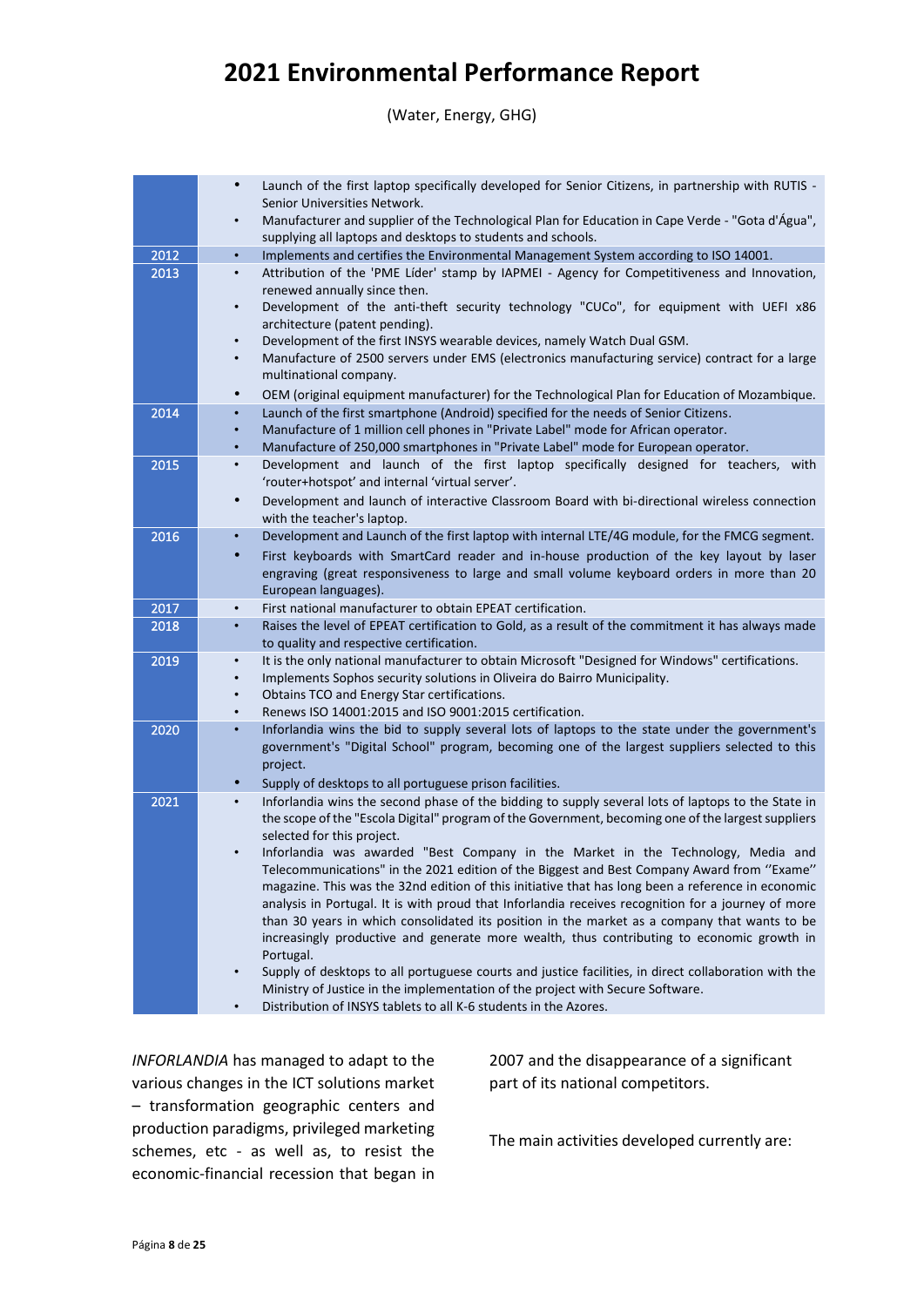(Water, Energy, GHG)

- ❖ Manufacturing business area oriented to the production of PCs.
- ❖ Distribution business area oriented to the resale sector.
- ❖ Retail business area oriented to the large retail sector.
- ❖ Enterprise Solutions business are oriented to the corporate sector.
- ❖ Franchising franchised stores of IT franchising.
- ❖ Support Services area of technical support to final clients.

Besides the central facilities and the delegation in Lisbon, Inforlandia count with a network of franchised stores in other portuguese cities. The management these franchises is totally autonomous, having no operational or financial control over them.

Given the evolution of the dominant models

retailing of ICT solutions Inforlandia has been reducing the investment in its network of physical and to invest on online sales through its B2C portal Elite Digital



[\(www.elitedigital.pt\)](http://www.elitedigital.pt/), as well as, by INSYS brand in third-party retail surfaces of third party entities.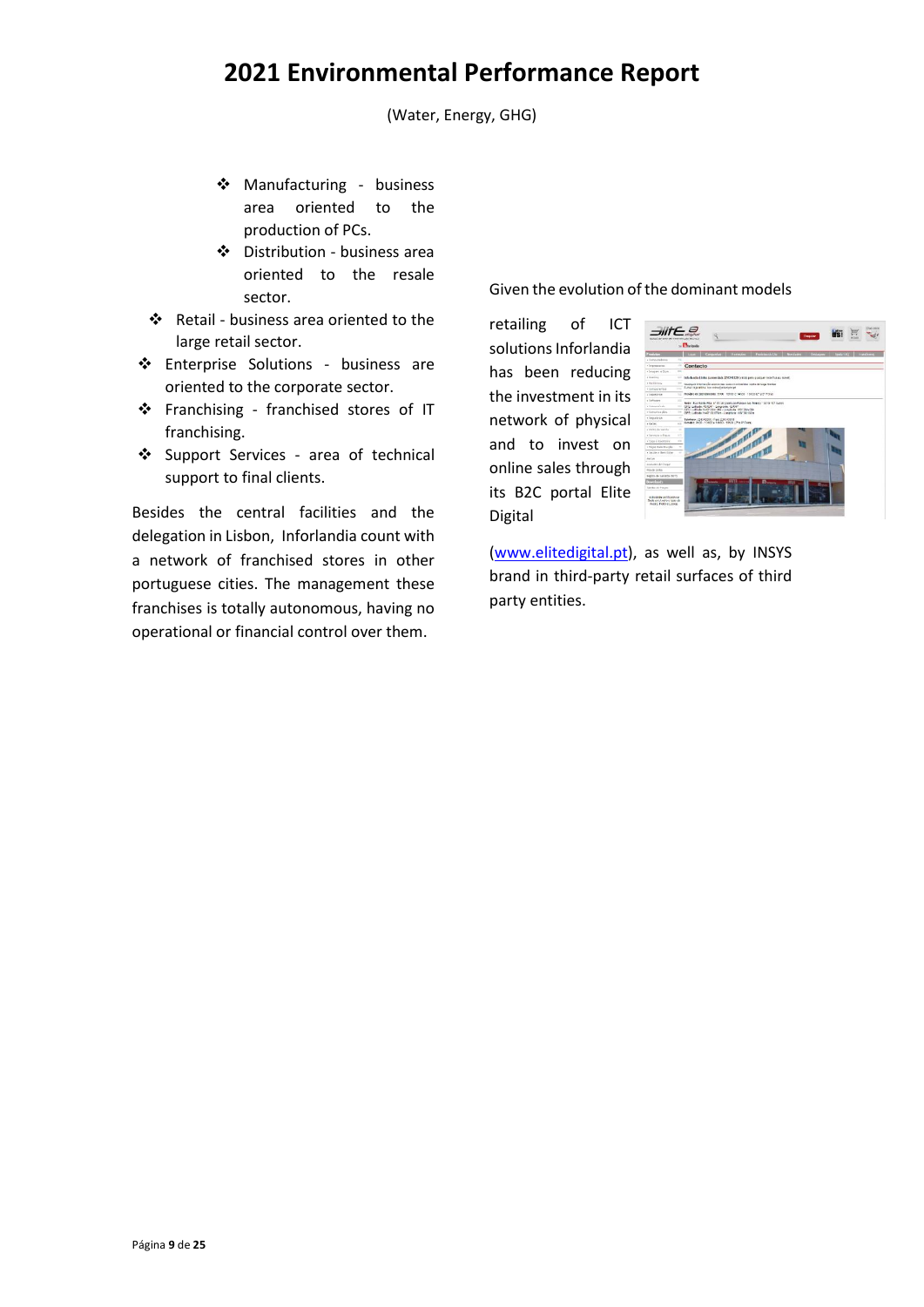(Water, Energy, GHG)

#### <span id="page-9-0"></span>**1.4 TOPICS TO REPORT**

Inforlandia has implemented and certified an Environmental

Management System by the ISO **Standard** 14001:2015 having developed a process of understanding of



its Context within the scope of its activities, products, services, and included in this process, the analysis of the requirements of its Stakeholders.

The stakeholders that INFORLANDIA identifies as relevant are the following:



This report was constructed specifically to meet the requirement of various stakeholders, but where the customer has special prominence in that EPEAT certification is a differentiating element between players in the market EPEAT Certification is based on the

IEEE 1680 standard and represents a system of global environmental classification system for products with respect to their environmental performance, which facilitates the selection of highperformance equipment performance that supports the sustainability goals of organizations.

#### The environmental criteria underlying the

EPEAT system cover the life cycle, from its design and production through its use and ending in the disposal and/or

The EPEAT certification is managed by the Green Electronics Council, which provides detailed information on the following website:

<https://epeat.net/>

recycling at the end of its useful life. The manufacturers' compliance claims are subject to ongoing verification by qualified certification bodies, with non-compliant products conforming products are removed from the EPEAT register to ensure that buyers around the world can use the system with confidence. Depending on how many criteria met by producers, products can be awarded the Bronze, Silver or Gold classification.

Inforlandia is seeking to achieve certification EPEAT according to the IEEE 1680.1™-2018 standard which stands for the "Standard for Environmental and Social Responsibility Assessment of Computers and Displays."

The present report aims to report on the topics in the criterion "4.9.2.1 Required - Corporate environmental performance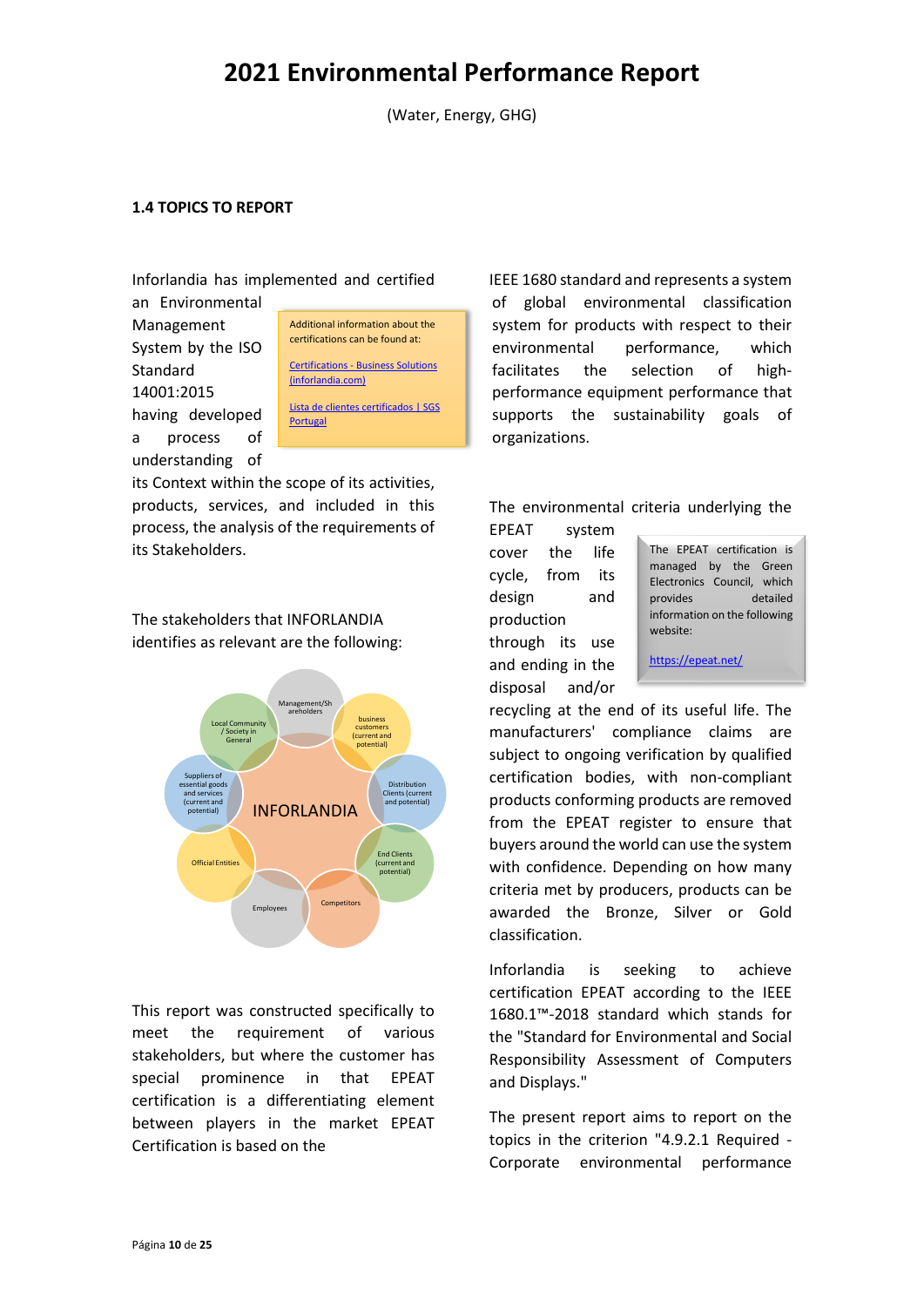(Water, Energy, GHG)

reporting by manufacturer", which refers to an annual public statement on:

- water use (ie, abstraction) or consumption;

- energy use;

- Greenhouse gas emissions of scope 1 and scope 2.

It should be noted that INFORLANDIA's environmental management system, which includes a process for determining environmental control and improvement of environmental performance. A

methodology for the evaluation of described in the "PQ 32 01-Identification and assessment of environmental aspects and environmental impacts" returns information on environmental aspects that are classified as significant and that, therefore, are subject to differentiated control from the others.

This report aims to report the aspects required by criterion 4.9.2.1 of the IEEE 1680.1™-2018, not having been materiality of other topics.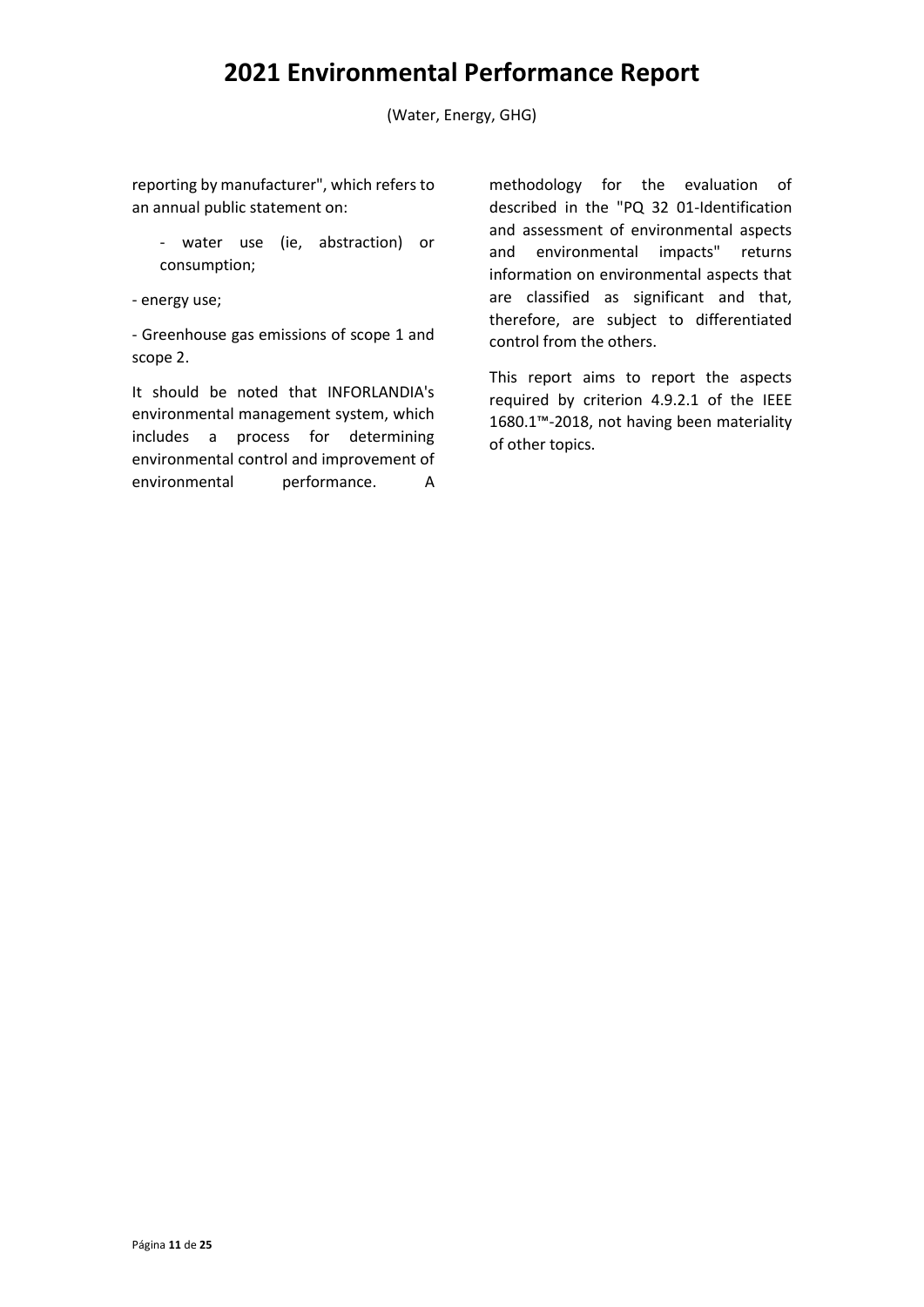#### <span id="page-11-0"></span>**1.5 ABOUT THE USE OF THE WATER RESOURCE**

Drinking water is a scarce resource on the



planet. Although INFORLANDIA is not a water-intensive consumer, it still has a responsibility to contribute to the

Sustainable Development Goals by ensuring that meeting its needs does not compromise the satisfaction of future generations.

Even though INFORLANDIA does not consume water directly in the manufacturing process (assembly), there is human consumption by the employees and the consumptions related to the sanitization and cleaning of the facilities. The wastewater generated are of an equivalent nature to domestic, being discharged into the municipal sanitation system, which ensures their treatment in a WWTP, before being discharged into the natural environment.

In the Aveiro facilities the supply of drinking water and the sanitation of wastewater is under the responsibility of  $AdRA - "Águas"$ da Região de Aveiro''.

In the Lisbon facilities, the similar Management Entity is EPAL – ''Empresa Portuguesa das Águas Livres, SA''.

There are no surface or underground water intakes surface water, nor any water storage systems or devices. The main environmental impact resulting from water consumption is the contribution to the depletion of this resource.

With regard to the wastewater produced, the main impact is related to the contribution to the possible pollution of the environment where wastewater is

discharged after treatment by the Wastewater Treatment Plants.

Given the nature of INFORLANDIA's activity and given that the installations are, for the most part, offices, the impact is not considered significant. On the other hand, INFORLANDIA does not develop activities that may cause water pollution in directly or significantly. All the water consumed comes from the public network, is intended for human consumption and cleaning and is subsequently routed to the network of domestic wastewater collectors.

Although there is a concern with the rational consumption of water resources, there are no commitments, policies or goals especially directed to this topic as a good practice, it is carried out awareness of employees to avoid unnecessary consumption and to be attentive and report any anomalous situations that can be quickly corrected.

INFORLANDIA monitors monthly as part of the monitoring and measurement of environmental performance in the light of the NP EN ISO 14001:2015 standard.

The reported data is based on consultation of invoices referring to the Aveiro and Lisbon facilities.

The consumption of the Aveiro facilities was calculated using the meters calibrated no. 7616106, no. 00000005070 and no. 00007783852 (Local code 7549113).

At the Lisbon facilities, consumption is measured by the meter no. 0052901 (Local Code 3377008) and counter no. 0012897 (Local code 3108660).

The water meters belong to the supplier.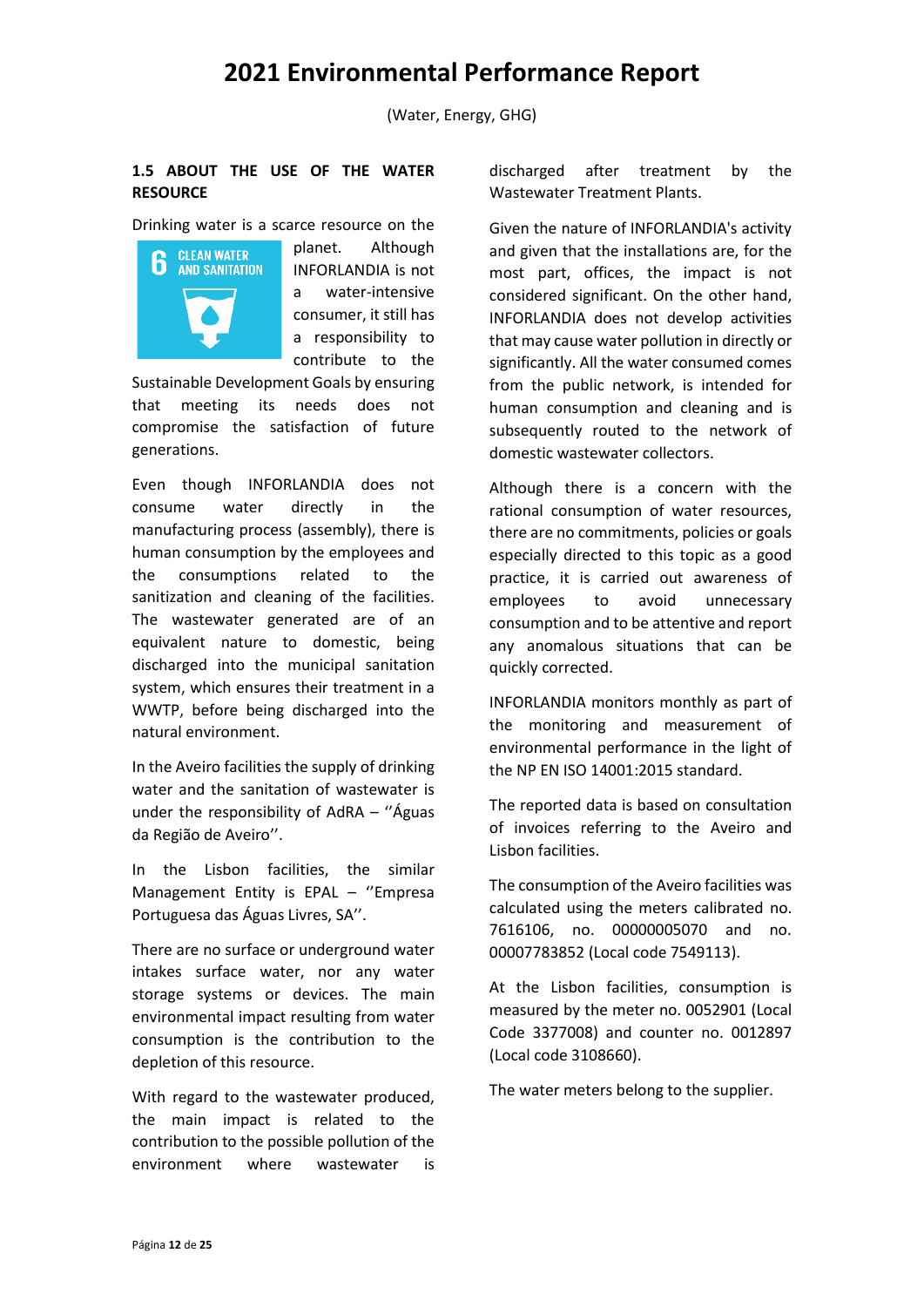Water consumption refers to the sum of all water purchased from third parties (AdRA and EPAL).

Both the locations where INFORLANDIA develops activities are not subject to water

The Aqueduct Water Risk Atlas website (wri.org), provides information on water stress (rate of water withdrawal compared to the renewal of that resource) and water depletion (rate of water consumption compared to its availability). In both cases, it can be concluded that

- both INFORLANDIA facilities are located in areas at risk of water stress, between 20 and 40% (medium-high classification);

- both INFORLANDIA's facilities are located in areas with a water depletion risk of between 5 and 25% (medium-high classification).

stress.

In accordance with the provisions of GRI criterion 303-3-b, it is concluded that none of the facilities is in a water-stressed area stressed zone, since:

- the 40% threshold for water stress is not reached water stress limit is not reached;

- a water depletion level of 75% is not reached.

| <b>Water</b> |                                                                           | <b>INFORLANDIA</b> |       | <b>Total</b>                 | <b>Consumption in</b><br>water-stressed |  |
|--------------|---------------------------------------------------------------------------|--------------------|-------|------------------------------|-----------------------------------------|--|
|              | consumption<br><b>Consumption</b><br>GRI 303-5<br>Lisbon<br><b>Aveiro</b> |                    | areas |                              |                                         |  |
|              | 2019                                                                      | 0,437              | 0,040 | 0,477<br>$(477 \text{ m}^3)$ | $\mathbf{0}$                            |  |
| Year         | 2020                                                                      | 0,516              | 0,031 | 0,546<br>$(546 \text{ m}^3)$ | $\bf{0}$                                |  |
|              | 2021                                                                      | 0,172              | 0,032 | 0,204<br>$(204 \text{ m}^3)$ | 0                                       |  |

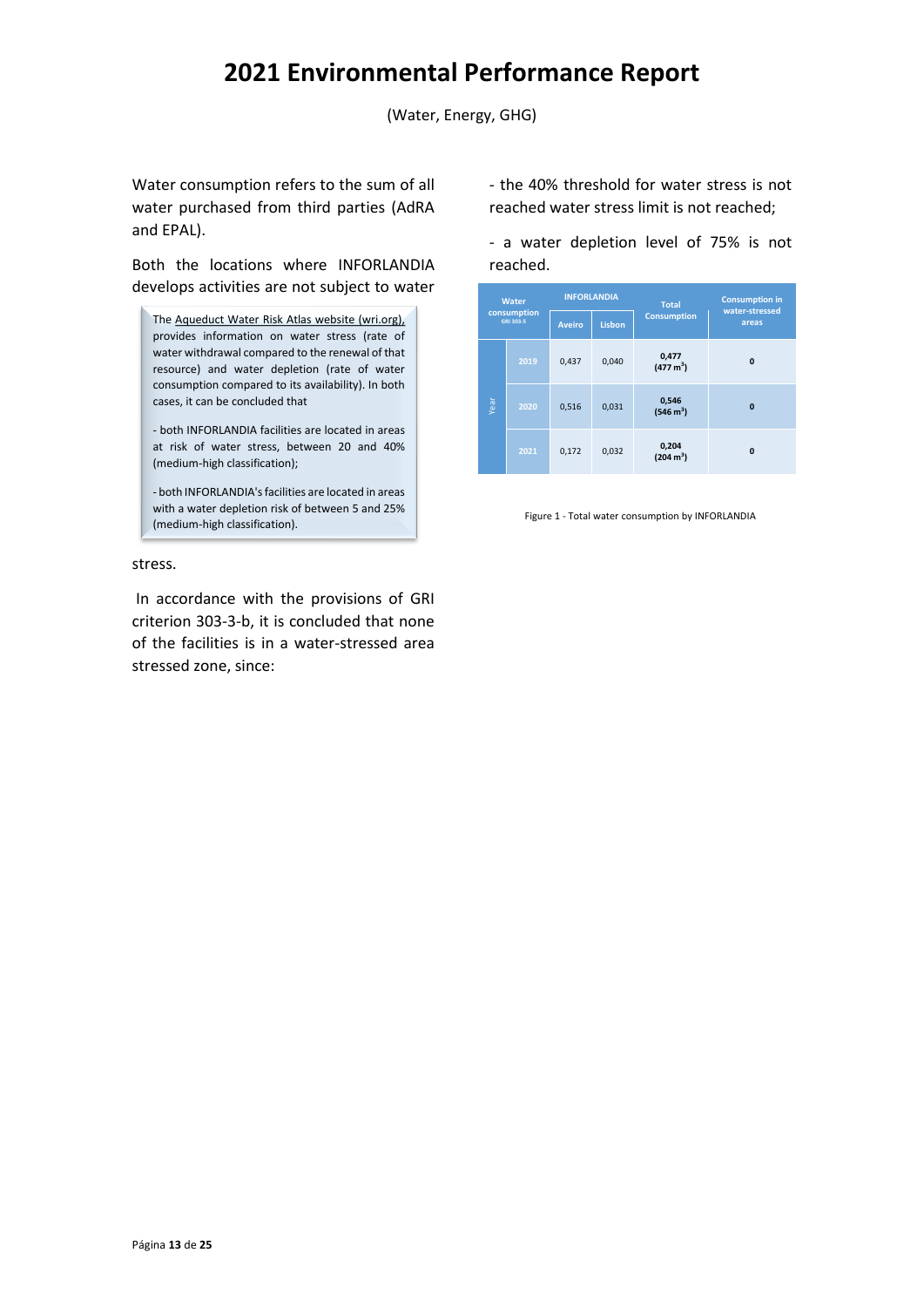#### <span id="page-13-0"></span>**1.6 ABOUT ENERGY USE**

INFORLANDIA consumes energy and its products mrequire the use of energy throughout

their life cycle.

Energy consumption by INFORLANDIA refers to: ● electrical energy; ● fossil fuels (diesel and gasoline); ● liquefied petroleum gases

(propane and butane gas).

The products produced by

INFORLANDIA use only electric power supplied by the network.

#### **Regarding INFORLANDIA's electricity consumption:**

Electrical energy is used at INFORLANDIA's facilities for lighting purposes, for testing equipment produced and for work equipment (computers, printers, HVAC system, forklift, among others).

At the Aveiro facilities, electric power consumption is calculated based on 4 delivery points (PPC): 101360145NE; 101359799CK; 101360362ED; 101360497MY.

At the Lisbon facilities, electric energy consumption is calculated based on two Delivery Points (DPC): PT0002000039491349FF and PT0002000039491327YP.

Each delivery point described above has an energy meter installed which belongs to the electricity supplier.

INFORLANDIA neither produces nor sells electricity. All consumption comes from purchases from the national grid.

#### **With regard to electricity consumption by INFORLANDIA's customers:**

The electricity consumption associated with the products it places on the market is a consumption that INFORLANDIA can only influence (it is an influenceable environmental aspect 1 ) to the extent that it occurs when the consumer uses its products.

#### **As regards fossil fuels - diesel and gasoline:**

INFORLANDIA uses vehicles in service.

Fuel consumption is, when carried out by INFORLANDIA, attributable to its activity and reported in this report.

The transport of components and manufactured products is carried out by subcontracting specialized transport services, consumption considered to be outside the scope of INFORLANDIA's control and, as such, not considered in the scope of this report.

A significant proportion of INFORLANDIA's product components come from foreign countries and their transport plays an important role in contributing to the negative impacts arising from such transport which may be carried out by land, air or sea; however, such consumption represents influential environmental aspects not directly attributable to INFORLANDIA's activity and therefore has not been considered in the scope of this report.

#### **With regard to liquefied petroleum gases (butane and propane gas):**

<sup>1</sup> *INFORLANDIA considered "Influenceable" an environmental aspect related to products and/or services used by the company and which are supplied by others,* 

*as well as products and services supplied to others, including those associated with subcontracted process(es).*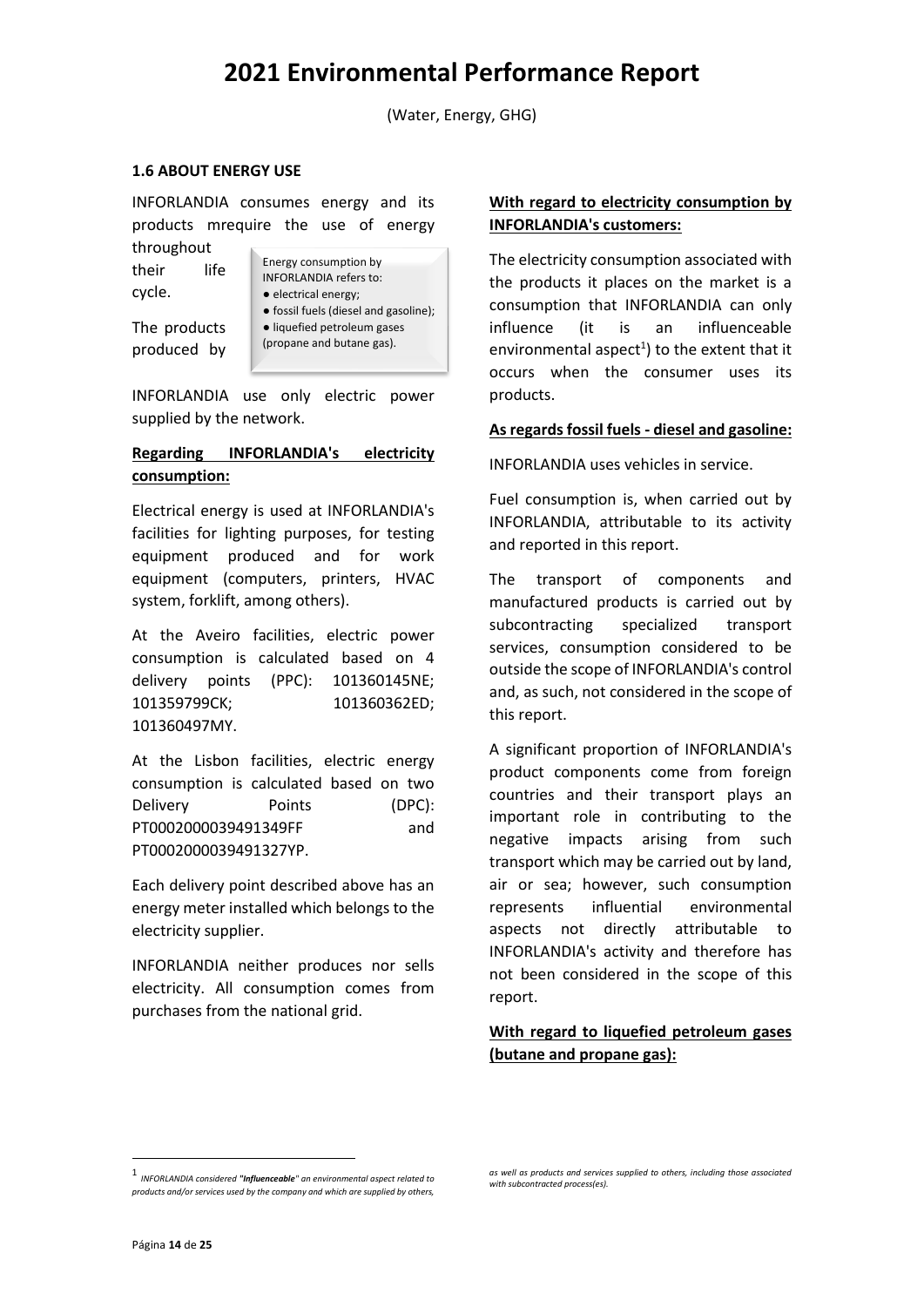(Water, Energy, GHG)

In a very residual manner, equipment using LPG (gases from liquefied petroleum) for thermal comfort at the Aveiro site.

The reported figures for butane and propane consumption were obtained by accounting for the number of bottles purchased throughout the year.

The environmental impact resulting from energy consumption, in its various forms, is associated with the contribution to greenhouse gas emissions and, consequently, to climate change. On the one hand, the electricity purchased from third parties is partly of fossil origin, responsible for CO2 emissions. On the other hand, INFORLANDIA's fuel consumption is also responsible for CO2 emissions as it is used in combustion processes.

INFORLANDIA periodically monitors energy consumption to determine consumption trends and to take action if consumption is excessive or deviates from the usual trend.

With regard to the electricity consumption of equipment produced by INFORLANDIA, an influential environmental aspect, INFORLANDIA has invested in the "ENERGY STAR" certification of its main products, namely desktops, laptops and monitors. This certification demonstrates and informs the consumer about the energy efficiency of the product they are buying.

The electricity consumption of the products INFORLANDIA places on the market depends on the user and INFORLANDIA therefore has a minor contribution to make to this consumption. INFORLANDIA influences the users of its products by providing information on the proper use of equipment so as to minimize consumption.

In terms of production, INFORLANDIA includes parameterization systems which ensures a reduction in the energy

consumption of equipment when in inactivity (e.g.: automatic entry into sleep mode).

With regard to energy consumption, INFORLANDIA ensures:

- replacement of armatures with fluorescent lamps for LED armatures;

- use of some electrical extensions with current cut-off;

- use of equipment with low energy consumption (Energy Star);

- preventive maintenance to the forklift in order to ensure its good performance and longevity;

- dissemination of good practices among employees and awareness-raising actions,

such as ensuring that lighting and computers remain off after hours.

- research for alternative supply of components in closer geographies, along with strategies to optimize the costs -



.energystar.gov/

financial and environmental - of transportation from the more distant production centers;

- monitoring of indicators where the % of Supplies from China versus from European Suppliers can be tracked, with the intention of reducing this percentage by purchasing from closer suppliers- acquisition of hybrid vehicles, which allow the environmental impacts associated with transportation to be minimized;

- replacement of the gas forklift by an electric forklift in 2020.

INFORLANDIA's commitments are set out in its Sustainability Policy, which reflects its environmental orientation by minimizing the environmental impacts associated with its activities and continuously improving its environmental performance.

With a view to continuously improving its environmental performance, INFORLANDIA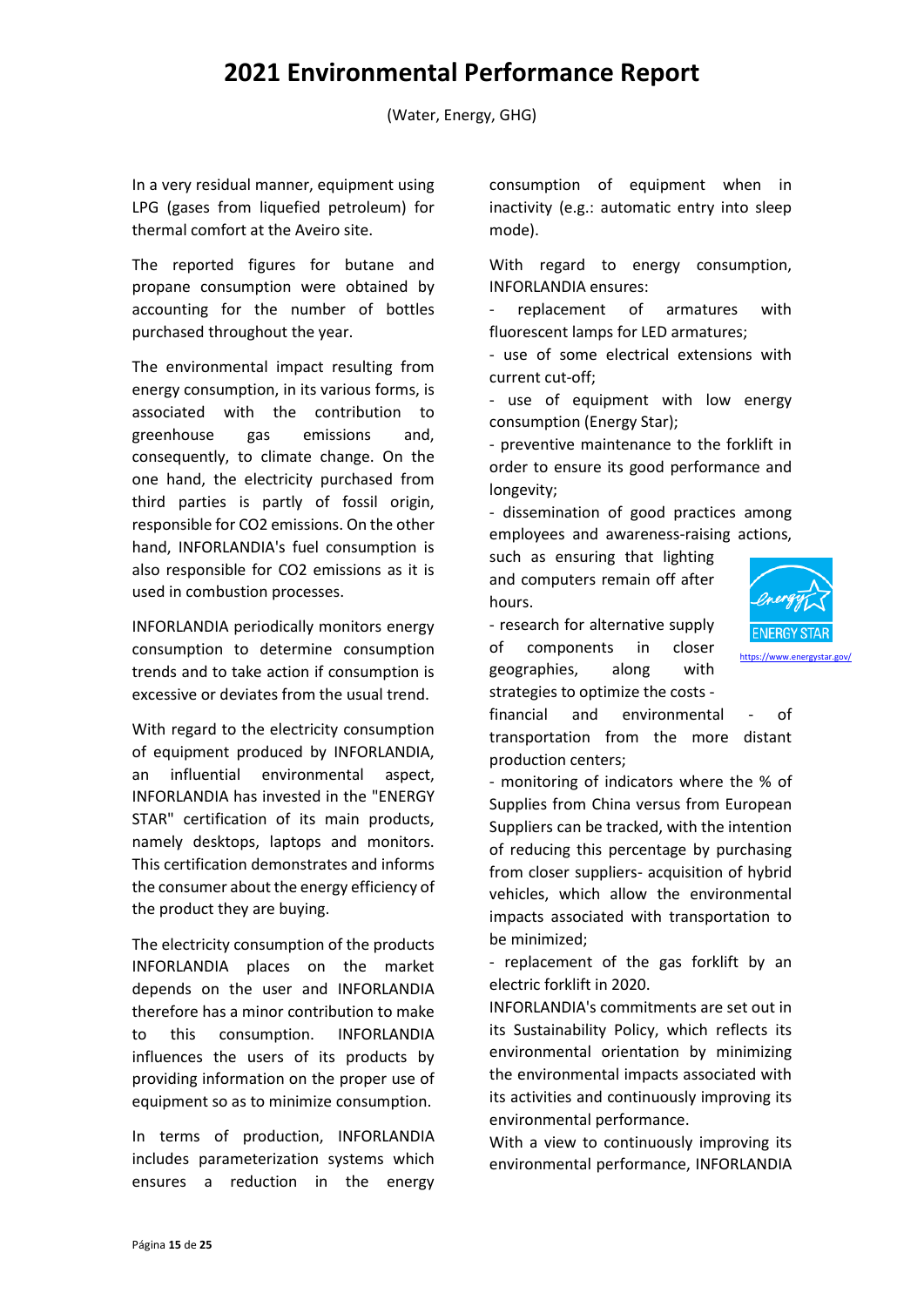periodically monitors energy consumption and promotes new measures to minimize consumption and/or reinforces actions whenever feasible and necessary.

The effectiveness of the actions already taken shows that the environmental aspect

remains non-significant within the scope of the environmental aspect assessment methodology.

| <b>Values in KWh</b>                                                |                                                  | 2019           | 2020           | 2021         |
|---------------------------------------------------------------------|--------------------------------------------------|----------------|----------------|--------------|
| <b>Electrical Energy Consumption - Aveiro</b>                       |                                                  | 96 981         | 112 602        | 115 186      |
| <b>Electrical</b>                                                   | From Renewable sources                           | 52 370         | 67 5 61        | 41 4 67      |
| <b>Energy</b><br>Consumption-<br><b>Aveiro</b>                      | From Non-Renewable sources                       | 44 611         | 45 041         | 73719        |
|                                                                     | <b>Electrical Energy Consumption - Lisbon</b>    | 16 260         | 8787           | 24 5 24      |
| <b>Electrical</b>                                                   | From Renewable sources                           | 8780           | 5 2 7 2        | 8829         |
| <b>Energy</b><br>Consumption -<br><b>Lisbon</b>                     | From Non-Renewable sources                       | 7480           | 3515           | 15 695       |
| <b>Renewable Sources</b>                                            | <b>Total Consumption of Electric Energy from</b> | 61 150         | 72833          | 50 296       |
| Total Consumption of Electric Energy from non-<br>renewable sources |                                                  | 52 091         | 48 5 5 6       | 89 4 14      |
| <b>Total Consumption of Electric Energy</b>                         |                                                  | 113 241        | 121 389        | 139 710      |
| <b>Heat Consumption</b>                                             |                                                  | $\Omega$       | $\Omega$       | $\Omega$     |
| <b>Consumption of refrigeration</b>                                 |                                                  | $\Omega$       | $\overline{0}$ | $\Omega$     |
| <b>Steam consumption</b>                                            |                                                  | $\mathbf 0$    | $\mathbf{0}$   | $\mathbf{0}$ |
| <b>Electric energy sold</b>                                         |                                                  | $\Omega$       | $\Omega$       | $\Omega$     |
| <b>Heat sold</b>                                                    |                                                  | $\Omega$       | $\Omega$       | $\mathbf{0}$ |
| <b>Refrigeration sold</b>                                           |                                                  | $\overline{0}$ | $\overline{0}$ | $\mathbf{0}$ |
| <b>Steam sold</b>                                                   |                                                  | $\Omega$       | $\Omega$       | $\Omega$     |
|                                                                     | Diesel - light goods vehicles                    | 84 828         | 100 480        | 116 182      |
|                                                                     | Diesel - light passenger vehicles                | 57 678         | 36 504         | 37 123       |
| <b>Fuel</b><br><b>Consumption</b>                                   | Gasoline                                         | 9912           | 19 6 63        | 16 6 15      |
|                                                                     | <b>Butane</b>                                    | 5 2 2 2        | 2 3 5 8        | 3875         |
|                                                                     | Propane                                          | 570            | 2566           | 5 5 5 9      |
| <b>Total fuel consumption</b>                                       |                                                  | 158 210        | 161 572        | 179 355      |
| sources                                                             | Total consumption of energy from renewable       | 61 150         | 72833          | 50 296       |
| Total consumption of energy from non-renewable<br>sources           |                                                  | 210 301        | 210 128        | 268 769      |
| <b>INFORLANDIA Total energy consumption</b>                         |                                                  | 271451         | 282 961        | 319 065      |

#### *Figure 2 – INFORLANDIA's energy consumption (Values in KWh)*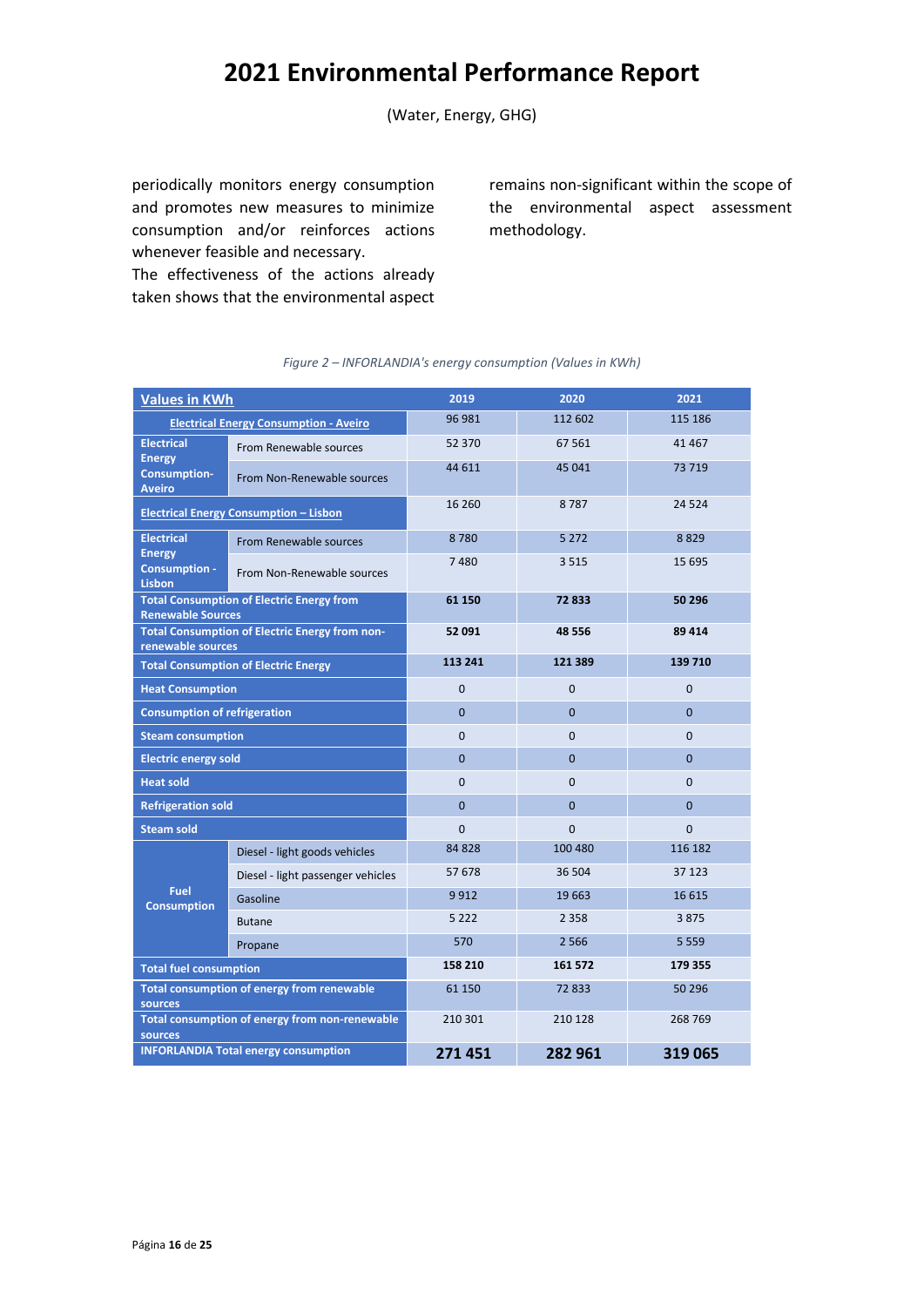(Water, Energy, GHG)

| <b>Values in MJ</b>                                                                    |                                               | 2019               | 2020           | 2021           |
|----------------------------------------------------------------------------------------|-----------------------------------------------|--------------------|----------------|----------------|
|                                                                                        | <b>Electrical Energy Consumption - Aveiro</b> | 349 132            | 405 367        | 414 670        |
| <b>Electrical</b>                                                                      | From Renewable sources                        | 188 531            | 243 220        | 149 281        |
| <b>Energy</b><br>From Non-Renewable<br><b>Consumption-</b><br>sources<br><b>Aveiro</b> |                                               | 160 601<br>162 147 |                | 265 389        |
| <b>Electrical Energy Consumption - Lisbon</b>                                          |                                               | 58 536             | 31 633         | 88 2 86        |
| <b>Electrical</b>                                                                      | From Renewable sources                        | 31 609             | 18 9 80        | 31783          |
| <b>Energy</b><br>From Non-Renewable<br>Consumption -<br>sources<br><b>Lisbon</b>       |                                               | 26 927             | 12 653         |                |
| <b>Total Consumption of Electric Energy from</b><br><b>Renewable Sources</b>           |                                               | 220 141            | 262 200        | 181064         |
| <b>Total Consumption of Electric Energy from</b><br>non-renewable sources              |                                               | 187 527            | 174 800        | 321892         |
|                                                                                        | <b>Total Consumption of Electric Energy</b>   | 407 668            | 437 000        | 502 956        |
| <b>Heat Consumption</b>                                                                |                                               | $\mathbf{0}$       | $\overline{0}$ | $\mathbf{0}$   |
| <b>Consumption of refrigeration</b>                                                    |                                               | $\overline{0}$     | $\overline{0}$ | $\overline{0}$ |
| <b>Steam consumption</b>                                                               |                                               | $\mathbf{0}$       | 0              | $\mathbf 0$    |
| <b>Electric energy sold</b>                                                            |                                               | $\overline{0}$     | $\Omega$       | $\Omega$       |
| <b>Heat sold</b>                                                                       |                                               | $\mathbf 0$        | $\Omega$       | $\Omega$       |
| <b>Refrigeration sold</b>                                                              |                                               | $\overline{0}$     | $\overline{0}$ | $\overline{0}$ |
| <b>Steam sold</b>                                                                      |                                               | 0                  | $\mathbf 0$    | 0              |
|                                                                                        | Diesel - light goods vehicles                 | 305 381            | 361 730        | 418 257        |
| Fuel                                                                                   | Diesel - light passenger<br>vehicles          | 207 640<br>131415  |                | 133 644        |
| <b>Consumption</b>                                                                     | Gasoline                                      | 35 682             | 70 788         | 59816          |
|                                                                                        | <b>Butane</b>                                 | 18 800             | 8 4 9 0        | 13 948         |
|                                                                                        | Propane                                       | 2053               | 9 2 3 7        | 20 013         |
| <b>Total fuel consumption</b>                                                          |                                               | 569 556            | 581 660        | 645 678        |
| sources                                                                                | Total consumption of energy from renewable    | 220 141            | 262 200        | 181064         |
| Total consumption of energy from non-<br>renewable sources                             |                                               | 757083             | 756 460        | 967 570        |
| <b>INFORLANDIA Total energy consumption</b>                                            |                                               | 977 223            | 1018660        | 1 148 634      |

#### *Figure 2 – INFORLANDIA's energy consumption (Values in Mega Joule)*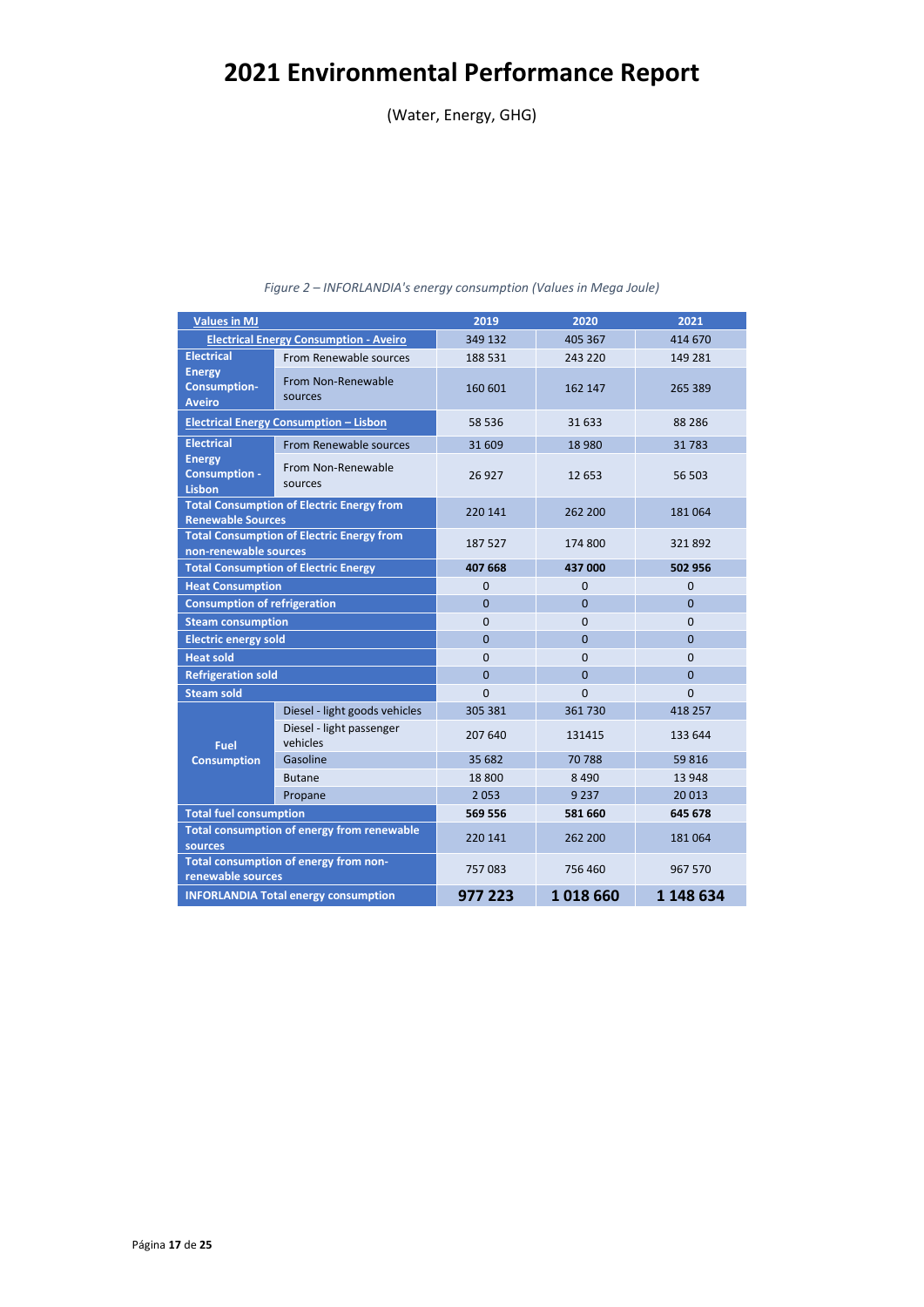(Water, Energy, GHG)

INFORLANDIA increased production in 2020 and 2021 and therefore no decrease in total energy consumption was feasible in absolute terms. However, analysis of the evolution of energy intensity allows us to conclude that **INFORLANDIA has increased its energy efficiency to the extent that it "produces more output" with the same amount of energy, particularly in terms of specific consumption, i.e. energy intensity in megajoules per million euros of sales volume.**



*Figure 3 – INFORLANDIA's Energy Intensity Evolution* based on consumption *Values in MJ*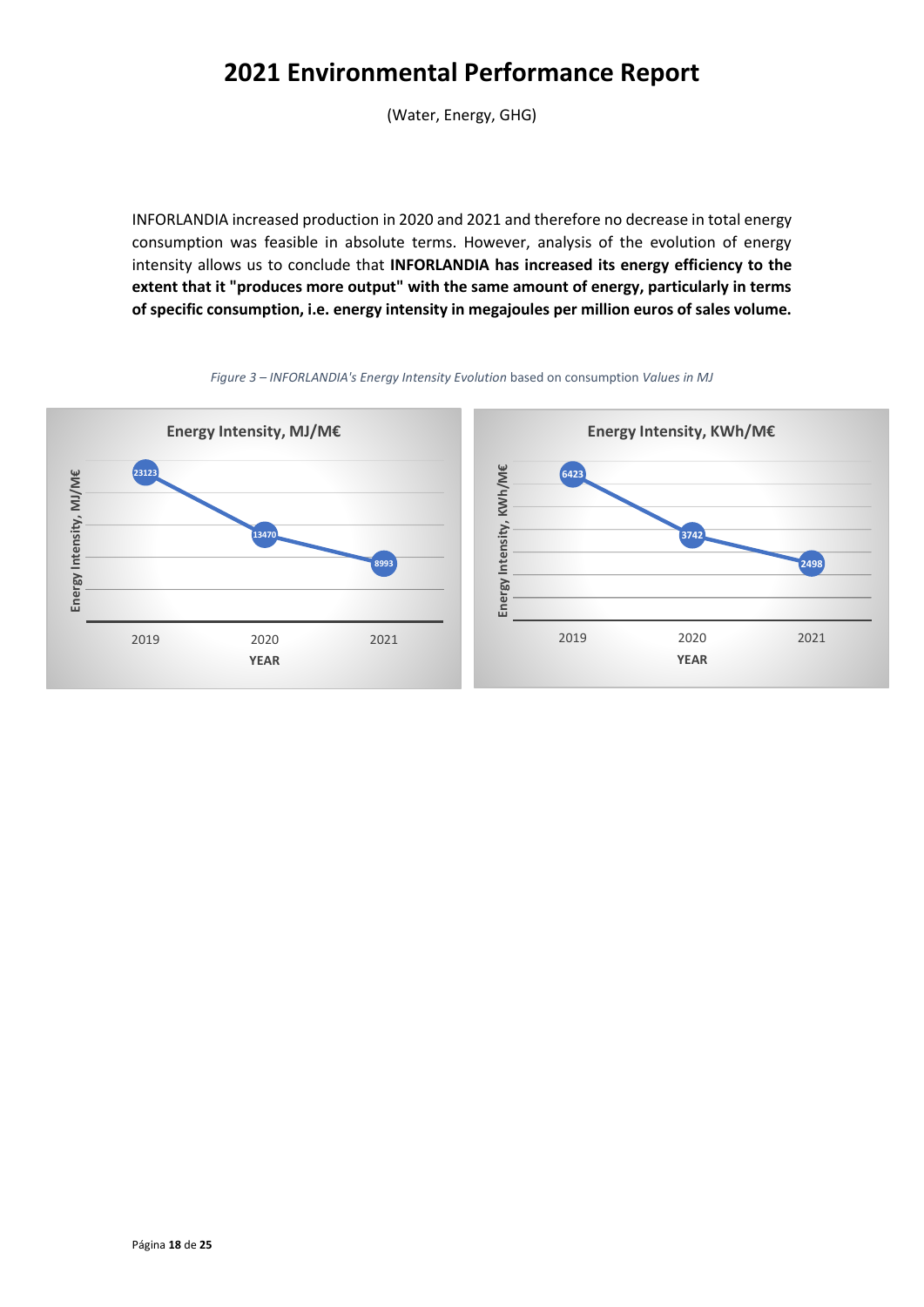(Water, Energy, GHG)

#### <span id="page-18-0"></span>**1.7 ABOUT GREENHOUSE GAS EMISSIONS**

Climate change stems from the emission of



greenhouse gases, and climate action to mitigate climate change is underway as one of the seventeen Sustainable Development Goals (SDGs).

INFORLANDIA's activities generate greenhouse gas (GHG) emissions from fossil fuel

combustion processes and leaking cooling gases from equipment containing

| Greenhouse gases (GHG) can refer |
|----------------------------------|
| to:                              |
| - carbon dioxide (CO2);          |
| - methane (CH4)                  |
| - nitrogen oxides (NOx);         |
| - hydrofluorocarbons (HFCs);     |
| - perfluorocarbons (PFCs);       |
| - sulfur hexafluoride (SF6);     |
| - hydrogen trifluoride (NF3)     |

GHGs. INFORLANDIA's greenhouse gas emissions are mainly carbon dioxide (CO2) and, in the event of accidental leakage of gases contained in equipment used in its facilities, it may emit R134a and R410a. INFORLANDIA also operates equipment containing cooling gases which are not considered to be greenhouse gases.

INFORLANDIA contributes indirectly to GHG emissions by producing electricity upstream from fossil fuels and by burning fossil fuels in vehicles used by third parties to transport raw materials or finished product.

We followed the guidelines of the "GHG Protocol Corporate Standard", developed by the World Resources Institute (WRI) for the emissions referring to the following scopes:

Scope 1: direct GHG emissions, i.e., for which INFORLANDIA is directly responsible. INFORLANDIA's direct CO2 emissions include emissions from mobile sources (diesel and gasoline) fueled by the vehicles

used by the company and stationary emissions (propane and butane) used in thermal comfort equipment at the facilities.

The Scope 1 of GHG emissions also accounts for fugitive emissions from equipment containing refrigeration gases that may contribute to the greenhouse effect (with global warming potential).

The Scope 2 of GHG emissions includes indirect emissions related to electricity consumption, for which INFORLANDIA has no direct responsibility but does contribute to these emissions.

The environmental impact resulting from INFORLANDIA's GHG emissions is associated with its contribution to climate change.

The way in which the negative impacts associated with greenhouse gas emissions are managed is directly associated with the management of energy consumption, reported in an earlier section of this report.

Regarding the emission of gases contained in equipments, the environmental impact only materializes in anomalous situations resulting from accidental leaks in equipments containing such gases. To this end, INFORLANDIA inventories the quantity of greenhouse gases and the quantity of gases that are replaced in the event of leaks. This procedure is adopted to comply with current legislation on Fluorinated Greenhouse Gases (GFEE), namely the following:

- Regulation (EU) n.º 517/2014 of 16 April 2014, as it stands;

- Implementing Regulation (EU) 2015/2068 of November 17th, 2015, concerning the model for labels on products and equipment containing fluorinated greenhouse gases;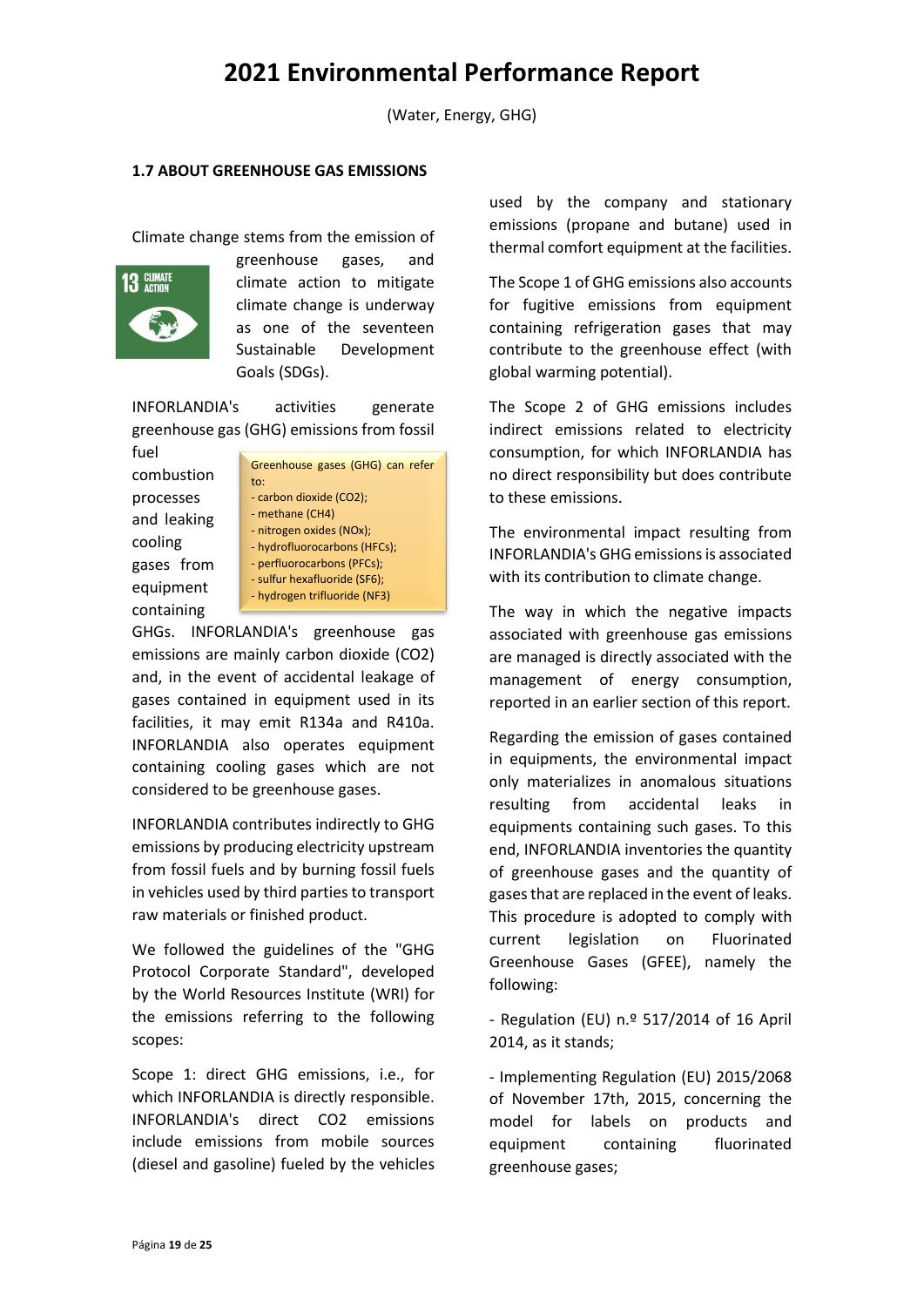(Water, Energy, GHG)

- Decree-Law n.º 145/2017 of November 30th, 2017, as amended and which ensures the implementation, in national legal order, of Regulation (EU) n.º 517/2014 on fluorinated greenhouse gases.

Given that INFORLANDIA does not have equipment containing more than 5 ton CO2e, it is exempt from the obligation to carry out inspections at mandatory periodicity.

Bearing in mind its Sustainability Policy commitments, INFORLANDIA monitors and measures energy consumption related to CO2 emissions with a view to analyzing their significance. However, there is no commitment made, directly related to the emission of greenhouse gases, namely CO2, as it has not been considered as a significant environmental aspect. In terms of fluorinated gases, INFORLANDIA is committed to fulfilling its compliance obligations, in accordance with the requirements of NP EN ISO 14001:2015, and no situation of non-compliance with these obligations has been recorded.

The existing measures for energy management contribute to the management of greenhouse gas emissions, namely CO2 emissions, of scope 1 and scope 2. The effectiveness of the actions is determined through the maintenance of the environmental aspect as non-significant under the methodology of evaluation of environmental aspects in the light of the requirements of NP EN ISO 14001:2015.

INFORLANDIA's commitment to continuously improve the environmental performance through its Sustainability Policy is communicated to its employees, thus contributing to their involvement and adoption of good practices to reduce consumption, particularly of electricity.

INFORLANDIA does not have or adhere to any greenhouse gas emission offsetting mechanism.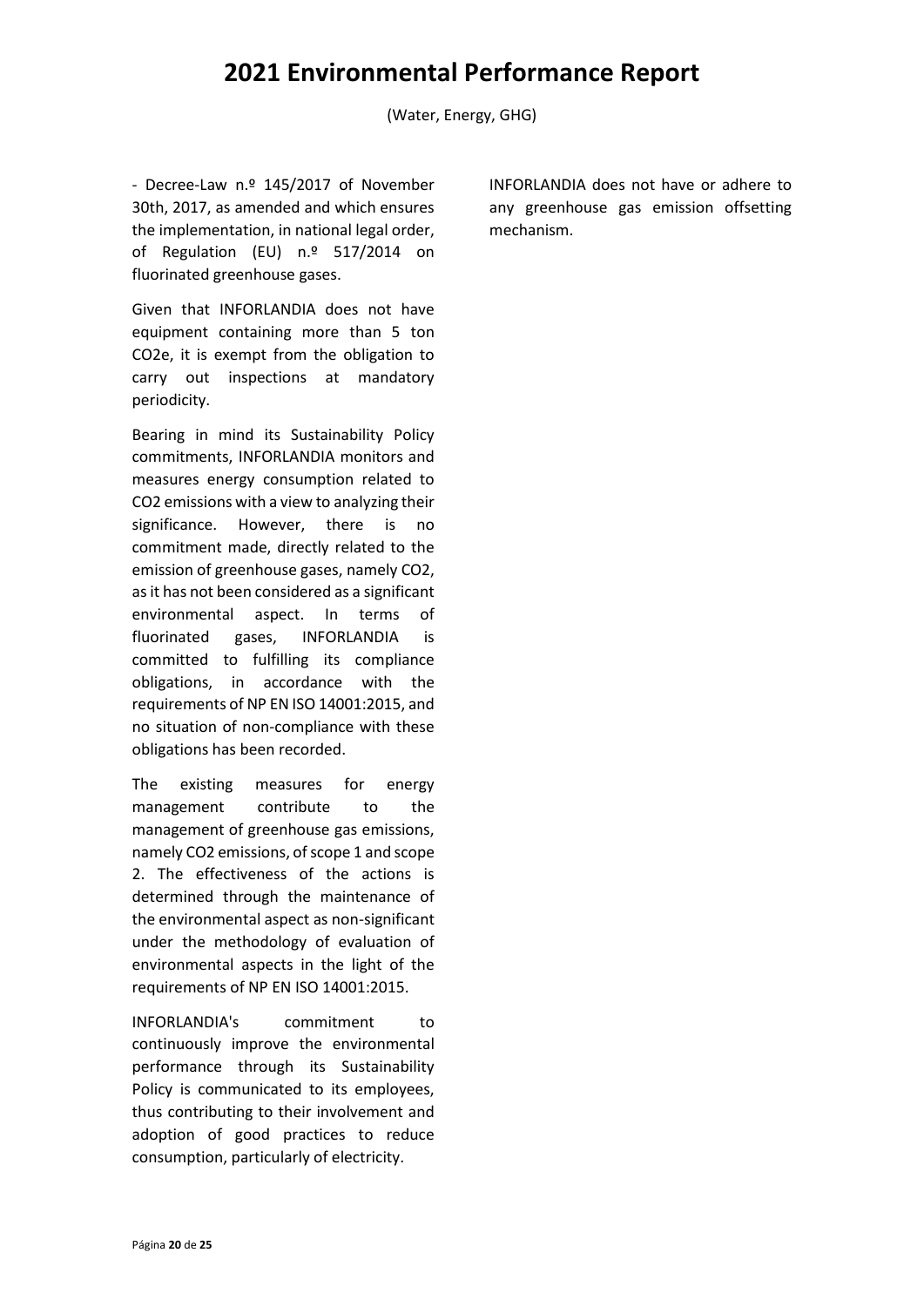(Water, Energy, GHG)

| <b>Values in tCO2e</b>                                       | 2019     | 2020          | 2021         |
|--------------------------------------------------------------|----------|---------------|--------------|
| <b>SCOPE 1 - Direct CO2 Emissions:</b>                       | 33       | 34            | 38           |
| <b>Fuel Consumption (Stationary Sources)</b>                 |          |               |              |
| Thermal Comfort of the Facilities - Aveiro                   |          |               | 2            |
| Thermal Comfort of the Facilities - Lisbon                   |          |               | O            |
| <b>Total Fuel Consumption (Own Fleet)</b>                    | 41       | 42            | 46           |
| <b>Light Goods Vehicles</b>                                  | 23       | 27            | 32           |
| Light Passenger Cars                                         | 18       | 15            | 15           |
| <b>Fugitive Emissions of Cooling Gases</b>                   | $\bf{0}$ | $\bf{0}$      | <sup>0</sup> |
| Lisbon Facilities                                            | O        | ŋ             | ი            |
| <b>Aveiro Facilities</b>                                     |          | O             | O            |
| <b>SCOPE 2 - Indirect CO2 Emissions (electric energy):</b>   | 31       | 23            | 42           |
| Lisbon Facilities                                            | 4        | $\mathfrak z$ |              |
| <b>Aveiro Facilities</b>                                     | 27       | 20            | 35           |
| Total CO2 emissions of INFORLANDIA (scope $1 +$ scope $2)^2$ | 74       | 66            | 90           |

<sup>2</sup> **Data sources used:**

Dispatch n.º 17313/2008, of June 26th

Decree-Law n.º 73/2015 of May 11th

<https://www.erse.pt/eletricidade/rotulagem/rotulagem/>

**\_\_\_\_\_\_\_\_\_\_\_\_\_\_\_\_\_\_\_\_\_\_\_\_\_\_\_\_\_\_\_\_**

[seguran%C3%A7a/janeiro-2020/gasolinas\\_simples\\_95\\_gasolina\\_s\\_chumbo\\_95\\_jan\\_2020.pdf](https://www.bp.com/content/dam/bp/country-sites/pt_pt/portugal/home/products-and-services/combustiveis/fichas-de-seguran%C3%A7a/janeiro-2020/gasolinas_simples_95_gasolina_s_chumbo_95_jan_2020.pdf)

<https://www.erse.pt/numeros-e-estatisticas/combustiveis/>

<https://www.edp.pt/origem-energia/?sector=17024> <https://www.epa.gov/climateleadership/center-corporate-climate-leadership-ghg-emission-factors-hub> (update of 15.09.2021) [https://www.bp.com/content/dam/bp/country-sites/pt\\_pt/portugal/home/products-and-services/combustiveis/fichas-de-](https://www.bp.com/content/dam/bp/country-sites/pt_pt/portugal/home/products-and-services/combustiveis/fichas-de-seguran%C3%A7a/janeiro-2020/gasolinas_simples_95_gasolina_s_chumbo_95_jan_2020.pdf)

[https://apambiente.pt/sites/default/files/\\_Clima/CELE/Tabelas\\_Fatores\\_Calculo/tabela\\_PCI\\_FE\\_FO\\_2013.pdf](https://apambiente.pt/sites/default/files/_Clima/CELE/Tabelas_Fatores_Calculo/tabela_PCI_FE_FO_2013.pdf)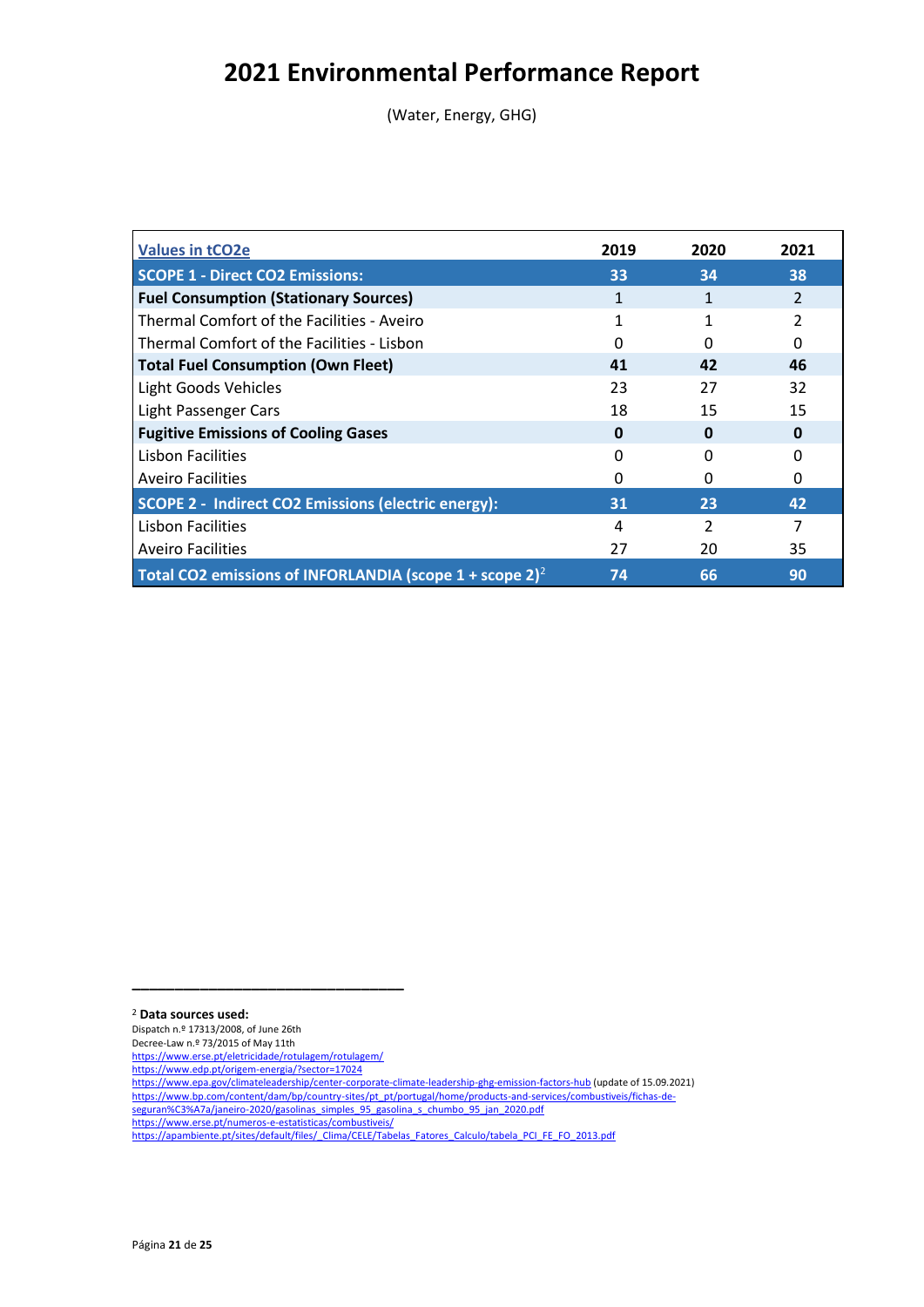(Water, Energy, GHG)

The analysis of the evolution of GHG intensity allows us to conclude that **INFORLANDIA has increased its efficiency as it "produces more results" without increasing GHG emissions, i.e., it has decreased the intensity of greenhouse gas emissions in tons of carbon dioxide per million Euros of sales volume.**



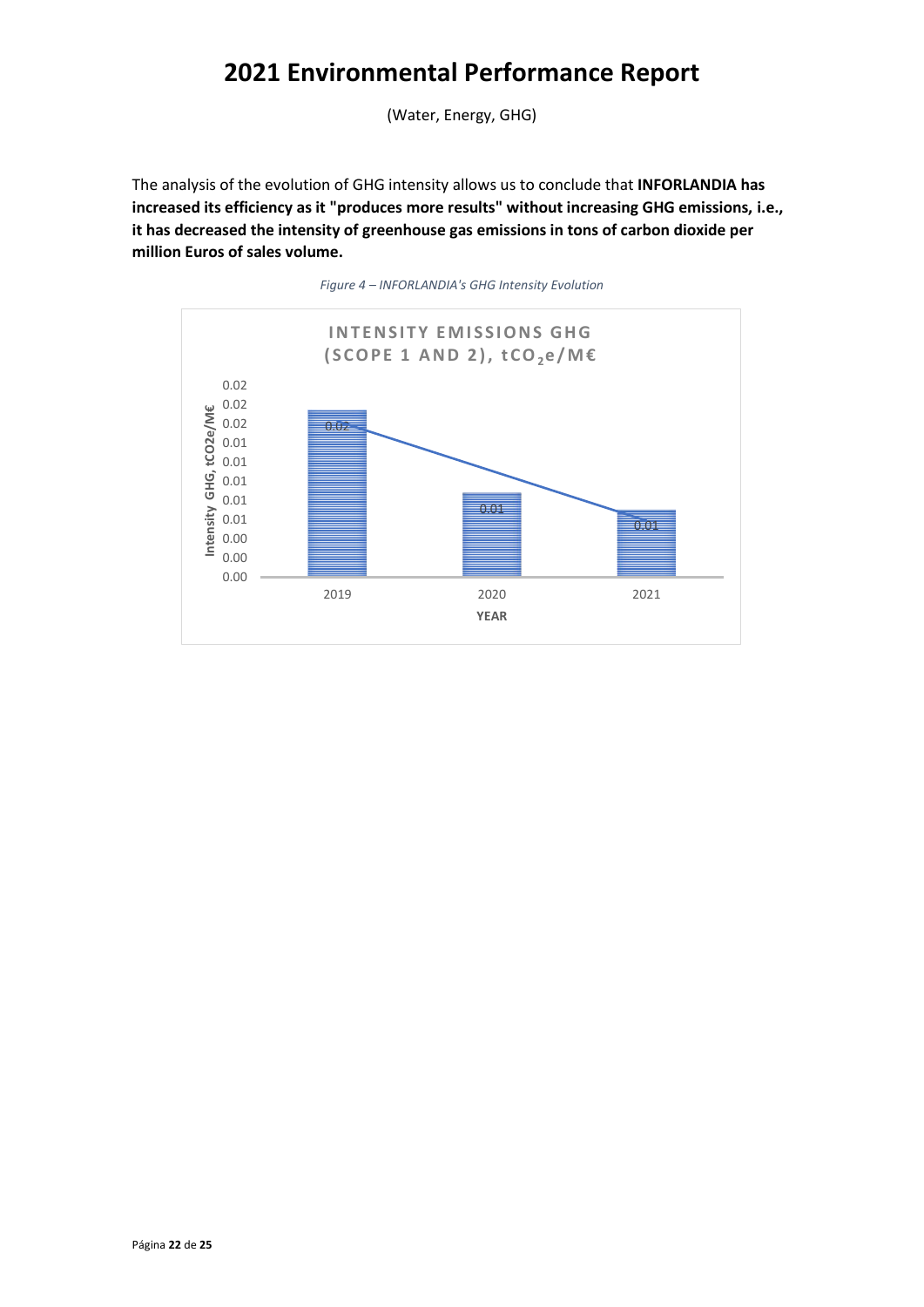(Water, Energy, GHG)

#### **1.8. GRI CONTENT INDEX**

| STATEMENT OF USE                            | INFORLANDIA, S.A. has reported the information cited in this GRI Content Index for the period from January 1st to December 31st, 2021 with reference to the GRI Standards. |
|---------------------------------------------|----------------------------------------------------------------------------------------------------------------------------------------------------------------------------|
| GRI 1 USED                                  | GRI 1: Foundation 2021                                                                                                                                                     |
| <b>APPLICABLE GRI SECTOR</b><br>STANDARD(s) | Not applicable                                                                                                                                                             |

<span id="page-22-0"></span>

| <b>GRI Standard/other source</b> | <b>Disclosure</b>                                                                  | Location                 |                                                                                                                                |  |  |
|----------------------------------|------------------------------------------------------------------------------------|--------------------------|--------------------------------------------------------------------------------------------------------------------------------|--|--|
|                                  |                                                                                    |                          | Section in this report                                                                                                         |  |  |
|                                  | <b>General Disclosure</b>                                                          |                          |                                                                                                                                |  |  |
|                                  | <b>Disclosure 2-1 Organization Details</b>                                         | 5                        | <b>ABOUT INFORLANDIA</b>                                                                                                       |  |  |
|                                  | Disclosure 2-2 Entities included in the organization's sustainability report       |                          | <b>ABOUT INFORLANDIA</b>                                                                                                       |  |  |
|                                  | Disclosure 2-3 Reporting period, frequency, and contacts                           | 3                        | <b>ABOUT THIS REPORT</b>                                                                                                       |  |  |
|                                  | <b>Disclosure 2-4 Changes to information</b>                                       | $---$                    | Omission because not applicable. Explanation: No report has been issued previously that requires<br>adjustment to its content. |  |  |
|                                  | Disclosure 2-5 External assurance                                                  |                          | Erro! A origem da referência não foi encontrada.                                                                               |  |  |
|                                  | Disclosure 2-6 Activities, value chain and other business relationships            | $\hspace{0.05cm} \ldots$ | Omission due to unavailable/incomplete information Explanation: On the date of issue of this report                            |  |  |
|                                  | Disclosure 2-7 Employees                                                           | $---$                    | this information was not yet processed. The information will be included, to the extent feasible, when                         |  |  |
| <b>GRI 2: General Disclosure</b> | Disclosure 2-8 Workers other than employees                                        | $---$                    | the Sustainability Report is prepared.                                                                                         |  |  |
| 2021                             | Disclosure 2-9 Governance structure and composition                                | $---$                    |                                                                                                                                |  |  |
|                                  | Disclosure 2-10 Appointment and selection of highest governance body               | $---$                    |                                                                                                                                |  |  |
|                                  | Disclosure 2-11 Chair of highest governance body                                   | $---$                    |                                                                                                                                |  |  |
|                                  | Disclosure 2-12 Role of highest governance body in overseeing impact<br>management | $- - -$                  |                                                                                                                                |  |  |
|                                  | Disclosure 2-13 Delegation of responsibility for impact management                 | $\hspace{0.05cm} \ldots$ |                                                                                                                                |  |  |
|                                  | Disclosure 2-14 Role of highest governance body in sustainability reporting        | $\hspace{0.05cm} \ldots$ |                                                                                                                                |  |  |
|                                  | Disclosure 2-15 Conflicts of Interest                                              | $---$                    |                                                                                                                                |  |  |
|                                  | Disclosure 2-16 Communication of critical concerns                                 | $---$                    |                                                                                                                                |  |  |
|                                  | Disclosure 2-17 Collective knowledge of the highest governance body                | $---$                    |                                                                                                                                |  |  |
|                                  | Disclosure 2-18 Evaluation of the highest governance body's performance            | $---$                    |                                                                                                                                |  |  |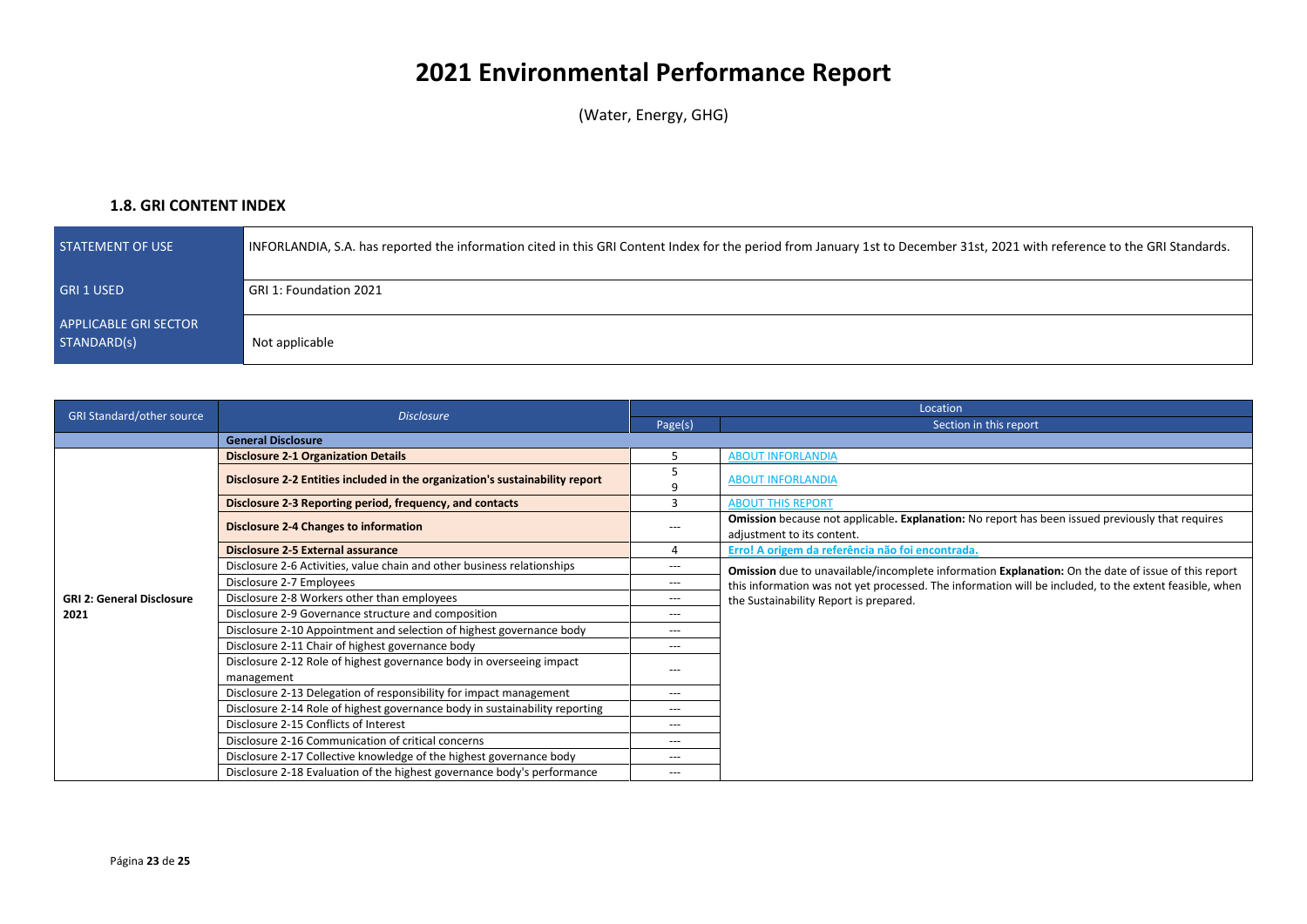(Water, Energy, GHG)

| <b>GRI Standard/other source</b>      | <b>Disclosure</b>                                                 | Location                 |                                                                                                                                                                                                                                                                                   |  |  |
|---------------------------------------|-------------------------------------------------------------------|--------------------------|-----------------------------------------------------------------------------------------------------------------------------------------------------------------------------------------------------------------------------------------------------------------------------------|--|--|
|                                       |                                                                   | Page(s)                  | Section in this report                                                                                                                                                                                                                                                            |  |  |
|                                       | Disclosure 2-19 Remuneration policies                             | $\cdots$                 |                                                                                                                                                                                                                                                                                   |  |  |
|                                       | Disclosure 2-20 Process for determining compensation              | $\hspace{0.05cm} \ldots$ |                                                                                                                                                                                                                                                                                   |  |  |
|                                       | Disclosure 2-21 Annual total compensation ratio                   | $\hspace{0.05cm} \ldots$ | Omission due to unavailable/incomplete information Explanation: On the date of issue of this report                                                                                                                                                                               |  |  |
|                                       | Disclosure 2-22 Sustainable Development Strategy Statement        | $\cdots$                 | this information was not yet processed. The information will be included, to the extent feasible, when                                                                                                                                                                            |  |  |
|                                       | Disclosure 2-23 Political commitments                             | $\hspace{0.05cm} \ldots$ | the Sustainability Report is prepared.                                                                                                                                                                                                                                            |  |  |
| <b>GRI 2: General Disclosure</b>      | Disclosure 2-24 Incorporation of political commitments            | $---$                    |                                                                                                                                                                                                                                                                                   |  |  |
| 2021                                  | Disclosure 2-25 Processes to remedy negative impacts              | $---$                    |                                                                                                                                                                                                                                                                                   |  |  |
|                                       | Disclosure 2-26 Mechanisms for seeking advice and concerns        | $\cdots$                 |                                                                                                                                                                                                                                                                                   |  |  |
|                                       | Disclosure 2-27 Compliance with laws and regulations              | $\hspace{0.05cm} \ldots$ |                                                                                                                                                                                                                                                                                   |  |  |
|                                       | Disclosure 2-28 Memberships                                       | $\hspace{0.05cm} \ldots$ |                                                                                                                                                                                                                                                                                   |  |  |
|                                       | Disclosure 2-29 Approach to stakeholder engagement                | $\hspace{0.05cm} \ldots$ |                                                                                                                                                                                                                                                                                   |  |  |
|                                       | Disclosure 2-30 Collective bargaining agreements                  | $---$                    |                                                                                                                                                                                                                                                                                   |  |  |
|                                       | <b>Topics</b>                                                     |                          |                                                                                                                                                                                                                                                                                   |  |  |
|                                       | Disclosure 3-1 Process for determining material topics            | 10                       | <b>TOPICS TO REPORT</b>                                                                                                                                                                                                                                                           |  |  |
| GRI 3: Material Topics 2021           | <b>Disclosure 3-2 List of material topics</b>                     | 10,11                    | <b>TOPICS TO REPORT</b>                                                                                                                                                                                                                                                           |  |  |
|                                       |                                                                   | 12                       | <b>ON WATER RESOURCE USE</b>                                                                                                                                                                                                                                                      |  |  |
|                                       | Disclosure 3-3 Managing Material Topics                           | 14                       | <b>ON ENERGY USAGE</b>                                                                                                                                                                                                                                                            |  |  |
|                                       |                                                                   | 18                       | ON GREENHOUSE GAS EMISSIONS                                                                                                                                                                                                                                                       |  |  |
|                                       | <b>Tópico - ÁGUA</b>                                              |                          |                                                                                                                                                                                                                                                                                   |  |  |
| GRI 3: Material Topics 2021           | Disclosure 3-3 Management of material issues                      | 12                       | ON THE USE OF THE WATER RESOURCE                                                                                                                                                                                                                                                  |  |  |
|                                       | Disclosure 303-1 Interactions with water as a shared resource     | 12                       | ON THE USE OF THE WATER RESOURCE                                                                                                                                                                                                                                                  |  |  |
|                                       | Disclosure 303-2 Management of impacts related to water discharge | $\hspace{0.05cm} \ldots$ | Omission because it is not applicable. Explanation: The wastewater produced is of a domestic nature,<br>and there are no limit values or standards for the quality of this water.                                                                                                 |  |  |
| GRI 303: Water and<br>Wastewater 2018 | Disclosure 303-3 Water withdrawal                                 | $\hspace{0.05cm} \ldots$ | <b>Omission</b> because it is not applicable. <b>Explanation:</b> The water used comes only from the public supply<br>network, and there is no abstraction of water.                                                                                                              |  |  |
|                                       | Disclosure 303-4 Discharge of water                               | $\hspace{0.05cm} \ldots$ | Omission as it is not applicable. Explanation: The waste water produced is of a domestic nature,<br>delivered to the public sewage network for further treatment. There is no type of imposition of<br>control of the quality or quantity of wastewater sent to these collectors. |  |  |
|                                       | Disclosure 303-5 Water consumption                                | 13                       | ON THE USE OF THE WATER RESOURCE                                                                                                                                                                                                                                                  |  |  |
|                                       | <b>Topic - ENERGY</b>                                             |                          |                                                                                                                                                                                                                                                                                   |  |  |
| GRI 3: Material Topics 2021           | Disclosure 3-3 Managing material topics                           | 14                       | <b>ON ENERGY USE</b>                                                                                                                                                                                                                                                              |  |  |
| GRI 302: Energy 2016                  | Disclosure 302-1 Energy consumption within the organization       | 14                       | <b>ON ENERGY USE</b>                                                                                                                                                                                                                                                              |  |  |